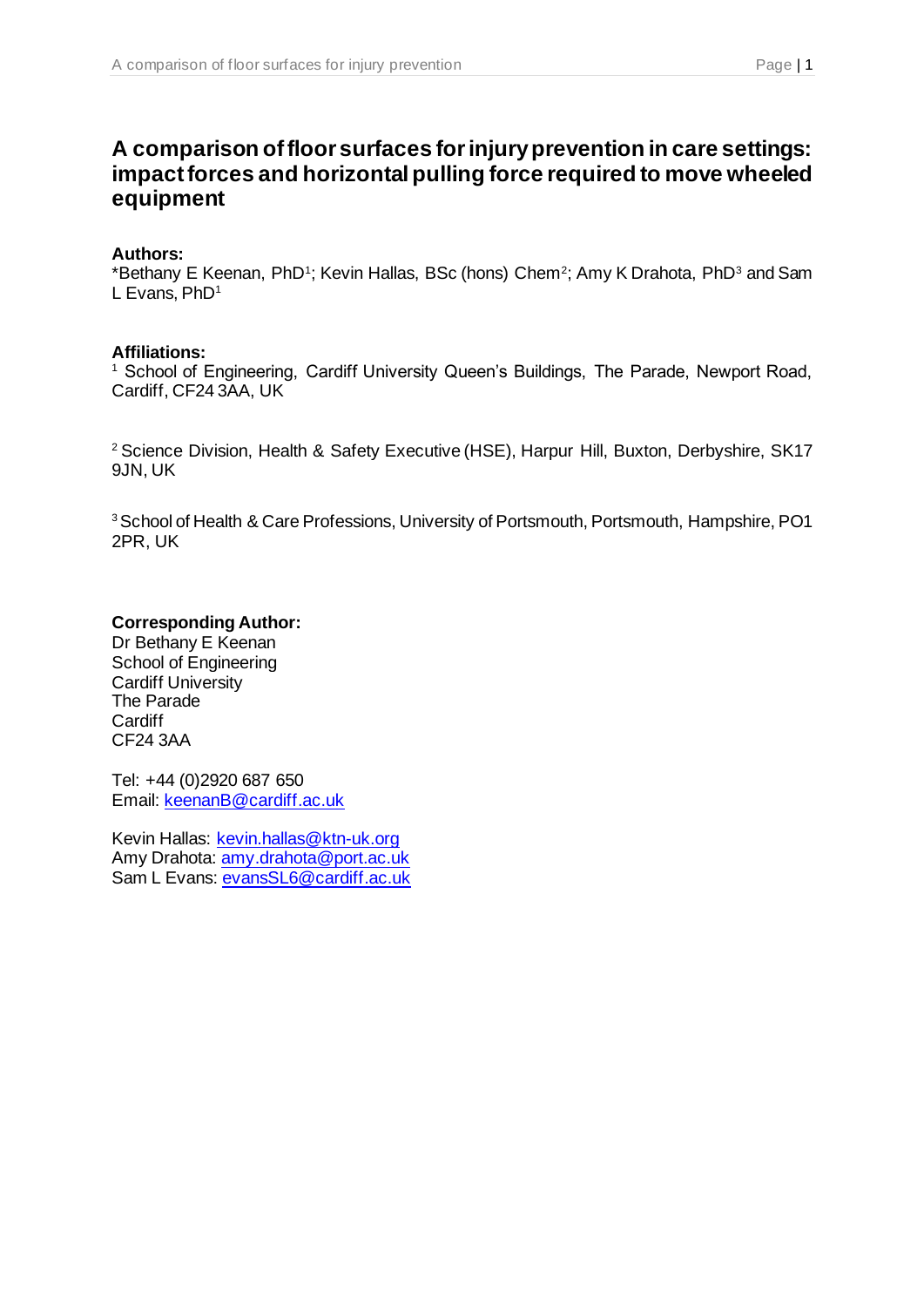#### **Mini Abstract**

Shock-absorbing flooring is one potential solution to prevent fall-related injuries. No standards exist to characterise shock-absorbing healthcare flooring. This study explores two mechanical tests for impact force reduction and horizontal force required to move wheeled objects. An appropriately designed rubber underlay can reduce peak impact by 25% compared to 1% with standard vinyl.

# **Abstract**

#### *Purpose*

Severe falls often occur in hospitals and care homes. Shock-absorbing flooring is one potential solution to prevent fall-related injuries; however, no standards exist for characterising flooring as an injury prevention measure. Shock-absorbing flooring use in high risk settings may influence both patients (injury-saving potential) and staff (manoeuvring equipment). We aimed to explore two tests to characterise floors, to determine shock-absorbency and horizontal pulling force required to move wheeled objects.

#### *Methods*

Mechanical testing was performed according to the Canadian Standards Association Z325 Hip Protectors document. This test was developed for hip protectors but is applicable to compliant surfaces that form part of the floor. Tests were performed on commercially available floor materials (suitable for care settings) to assess the force required to initiate movement of a wheeled object across the floor. We explored the relationships between horizontal force required to pull wheeled objects, impact force, floor thickness and core material.

#### *Results*

Considerable differences were identified between floor samples in their ability to reduce the peak impact force (range 0.7 – 25 %). A peak force reduction of up to 25 % can be achieved with a specially designed rubber underlay. Horizontal pulling force increased with floor thickness but was lower for rubber floors. There was no direct relationship between impact attenuation and horizontal pulling force. Whilst thickness and core material explain some variation (66.5 % for wheel movement; 82.3 % for impact), other unmeasured factors clearly influence floor performance.

## *Conclusions*

These results can inform the development of flooring and the establishment of standards needed to underpin practice, research, and development in this field.

**Keywords** Biomechanics, Floors, Falls, Fall injuries, Hip Fractures, Prevention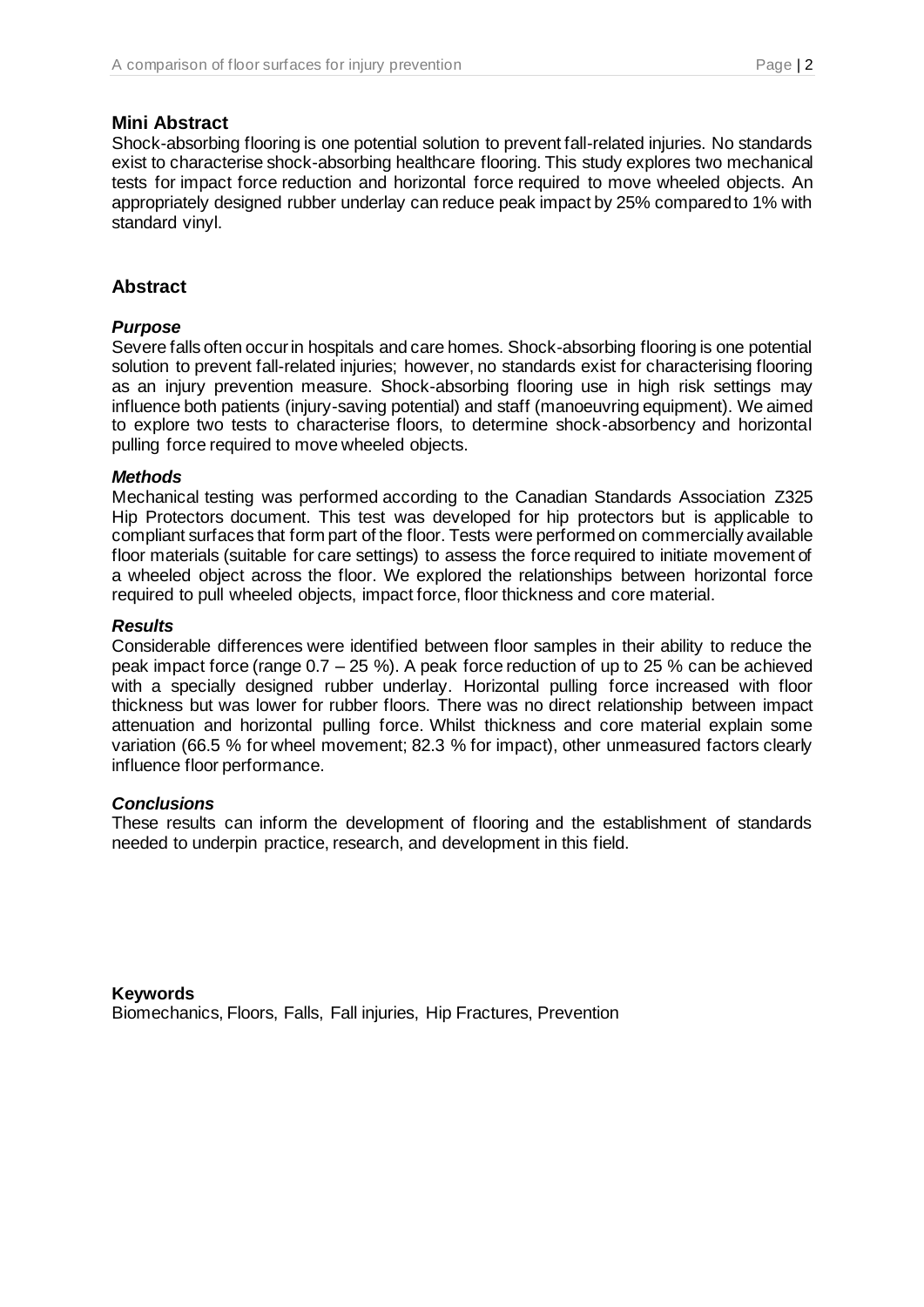# **1. Introduction**

Falls and fall-related injuries are a high-impact, high cost public health concern and are the second leading cause of accidental or unintentional injury deaths worldwide [1].Older adults are at greater risk of both falls and fall-related injury [2][3][4], with fragility fractures carrying a high risk of nursing home admission [5], and increased mortality [6]. The impact of falls is compounded in those with osteoporosis, particularly women, who are more susceptible to osteoporosis post-menopause. Osteoporosis is estimated to affect 200 million women worldwide, with 1 in 3 women (and 1 in 5 men) over the age of 50 experiencing an osteoporotic fracture in their lifetime [7][8][9]. Hip fractures are one of the most common fragility fractures in elderly populations, accounting for 1.8 million hospital bed days and  $£1.1$  billion in hospital costs every year in the United Kingdom, excluding the high cost of social care [10][11]. Examples of associated healthcare costs for hip fractures internationally are estimated to be \$34 billion in the United States [11], with the economic burden of both incident and prior fragility fractures estimated at €37 billion in the European Union [12]. Each injurious inpatient fall in Australia is associated with an estimated additional AUD\$4,727 of hospitalisation costs compared to a non-injurious fall, and there have been calls for prevention efforts to target the most severe falls [13].

Wearable hip protectors aim to reduce peak force at the proximal femur upon impact. Their effectiveness to date has been questionable, largely due to issues of practicality, user compliance and comfort [14]. However, a recent retrospective cohort study reported an approximate 3-fold reduction in the risk of hip fractures during falls protected by a hip protector versus unprotected falls, for individuals at fourteen long term care centres [15]. Hip protectors were worn in 2,108 of 3,520 cases (60%), where patients recorded falls. Furthermore, osteoporosis can lead to fall-related fragility fractures in other skeletal locations, such as the spine and wrist. Fall-related traumatic brain injuries are another common and serious type of fall-related injury whose incidence is increasing over time. Schonnop et al., reported 37% of falls in long-term care residents involve head impact, usually onto a vinyl or linoleum floor [16]. An alternative method for preventing fall-related injuries which may help to avoid these problems could be the use of shock absorbing flooring [17].

The use of flooring for injury prevention in healthcare settings is an emerging field of study; research of clinical effectiveness to date has mixed indications and remains largely inconclusive with a focus on only a few select products [17][18][19]. To help resolve these uncertainties, a systematic review of clinical and economic evidence is currently underway [20]. A fundamental challenge for the field, particularly with regard to hospital settings, is identifying a suitable flooring product, which has sufficient shock absorbency to reduce the impact from a fall, and which simultaneously maintains an 'ecological fitness' for clinical use, in terms of installation, cleanliness, durability, and practicality (e.g. for pushing and pulling wheeled objects across it). It is also necessary to ensure that floor surfaces are not only effective in attenuating impact force during a fall, but also minimise potential impairments in balance and mobility. Previous studies investigating low stiffness floors have found that some novel shock-absorbing floors attenuate femoral impact force by up to 50%, without significantly impairing mobility and balance control responses, compared to simple foam surfaces which can alter gait mechanics, and decrease the quality of sensory inputs provided by the proprioceptive and pressure receptors in the ankle and foot [21][22][23].

Biomechanical testing methods of shock-absorbing flooring vary considerably in the literature and involve either a pendulum design system, pelvis release experiments, an impact transducer dropped through a plastic tube or a drop impact tower [23][24][25][26][27][28][29][30]. The conditions under which these methods are conducted (e.g. human subjects, surrogate pelvis/hip/head form, effective mass, impact velocity, etc) also differ, making objective comparison difficult. Whilst novel shock-absorbing floors are potentially a biomechanically effective strategy for reducing fall-related injuries, there is an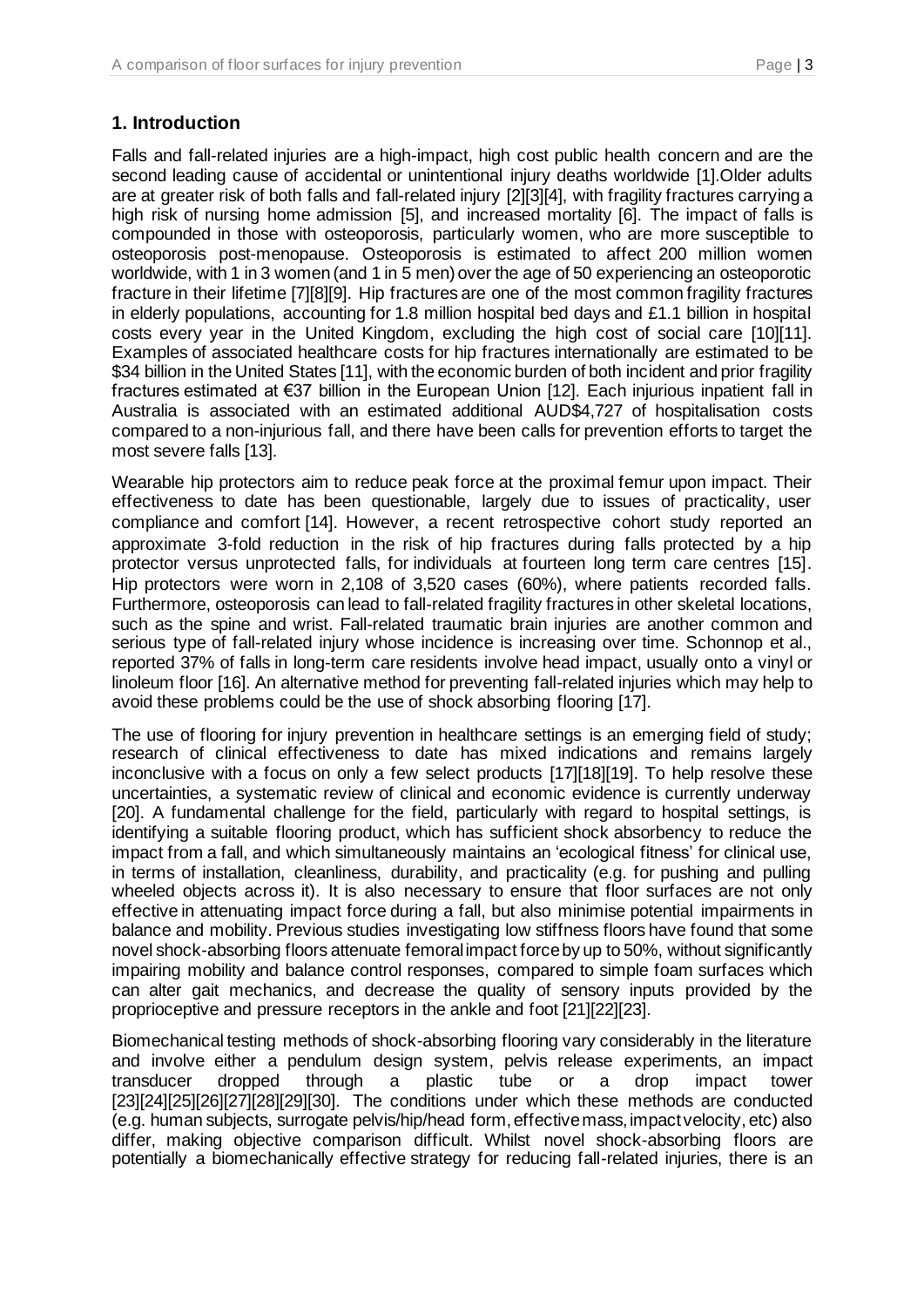urgent need for clear guidelines as to how manufacturers should test their product, causing various test methods to be used.

Recently, the Canadian Standards Association (CSA) have written the first edition of CSA Z325 Hip Protectors (which supersedes EXP-08-17 Express Document), to standardise a test method of force attenuation of hip protectors [31]. Whilst the proposed testing method is written in the context of hip protector assessment, here we have used it as a novel basis for comparing flooring products, with a view to extending further standardization to this field. A hospital-based pilot study of shock-absorbing flooring for fall-related injury prevention indicated that the intervention has promising features with regards to potential for injury prevention (yet to be verified by a definitive trial) [32]; however, adverse effects may be present for staff having to wheel heavy objects across the floor, with risk particularly increased in instances where staff are handling equipment in isolation [33][34][35]. There is an important assessment to be made therefore, when selecting a shock-absorbing flooring product, to understand the potential trade-off between impact force reduction and horizontal pulling force required to move wheeled objects.

This study explored the use of two mechanical tests of floor surfaces to determine the protection they offer in the event of a fall, and the force required to move a heavy piece of equipment such as a hospital bed on the floor. We tested commercially available floor materials that conform to current safety standards. The aims of this study were: (a) to assess the force attenuation of different types of flooring products; (b) to investigate the horizontal force required to move wheeled equipment over different types of flooring products; (c) to investigate the relationships between horizontal pulling force, impact force, floor thickness and core material; (d) to consider the implications of these findings with respect to selecting products for use in hospitals, care homes or personal use for older adults and whether flooring is a possible alternative to hip protectors.

The study was commissioned by the Health and Safety Executive (HSE, Buxton, UK) in order to provide an independent evaluation of possible floor surfaces. It was therefore necessary to anonymise the floor materials so as not to provide a commercial advantage to manufacturers, and thus we have not identified the suppliers in this paper. Details of the construction of each floor and the materials used are given below.

## **2. Materials and Methods**

## **2.1 Flooring Samples**

The HSE compiled fourteen different flooring samples from five suppliers for testing. The sample range included vinyl and rubber flooring, with some comprising a shock-absorbing foam backing of varying thicknesses (Table 1). Two of the samples were underlays (rather than a complete flooring system) and were combined with overlays for testing. Sample thicknesses (which sometimes vary from nominal thickness data quoted by manufacturers), ranging from 2 mm to 25 mm (median=7.0 mm), were measured by punching a hole through the sample and using a calibrated gauge to measure the depth of the hole (thus avoiding atypical readings which can be obtained from sample edges). A caliper was then used to measure the thickness of the individual layers of each floor (Table 1). We used the same flooring samples for both the impact and wheel movement testing procedures.

We have broadly categorised the floor samples as 'standard vinyl' (i.e. resilient sheet flooring, not designed for shock-absorbency), 'foam-backed' or 'rubber-backed' vinyl (typically these are sold as sports floors, or acoustic/sound-insulating flooring), and 'novelty health floors' (i.e. something that has been specifically designed for use in care settings as a shock-absorbency measure). It should be noted that within the broad categories (for example 'foam-backed vinyl') floor samples differed in more subtle characteristics (such as in material densities, layering techniques, and surface finishes). Products have been assigned a code to maintain confidentiality.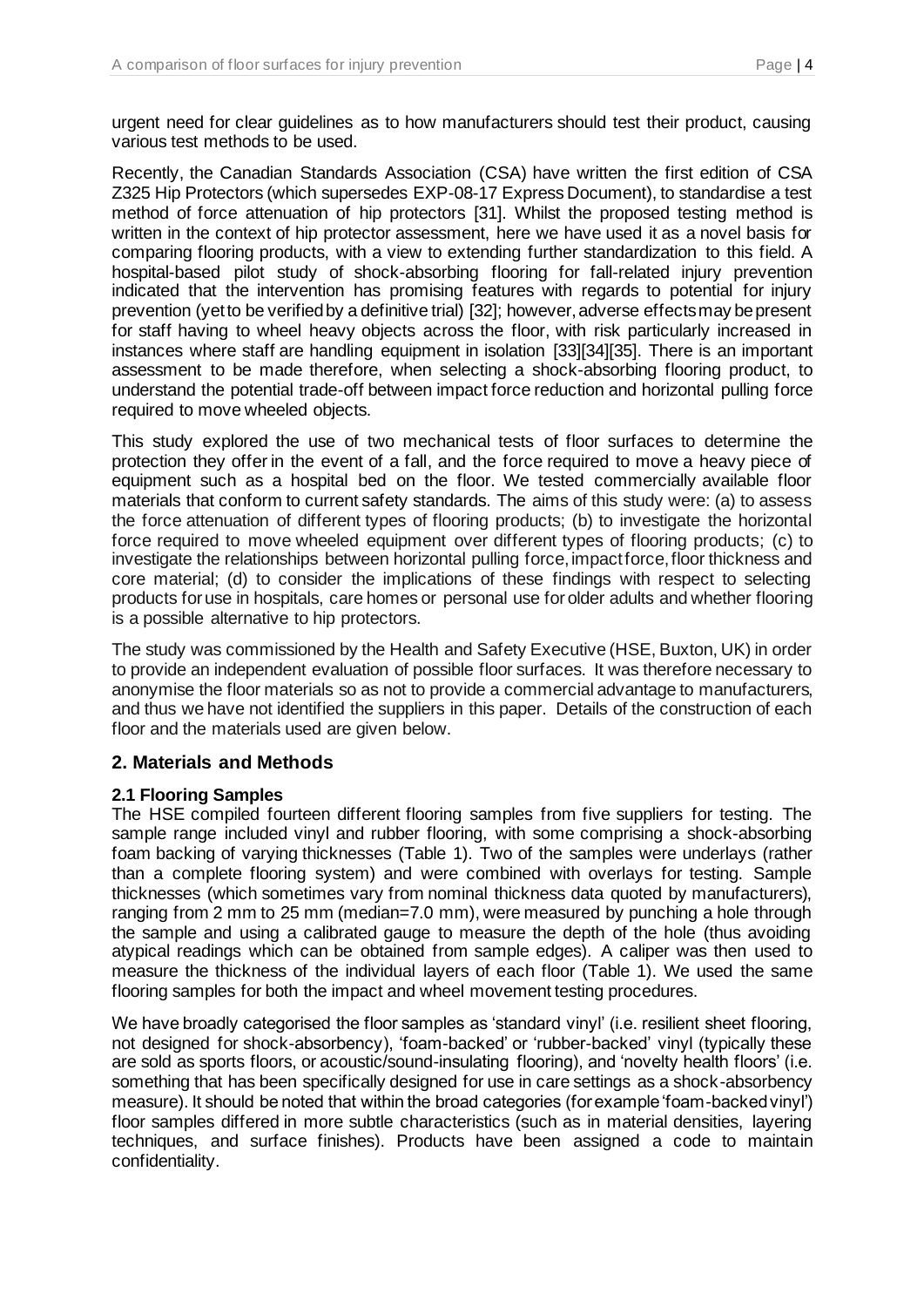## **2.2 Impact testing**

The test set-up for the mechanical impact of the flooring has previously been described in an existing study by Keenan et al [36]. A simplified version of the method is given below, but further details can be found in the previous study.

## 2.2.1 Test Rig

Mechanical impact testing was performed according to the CSA Z325 Hip Protectors Documentation: where a mass of 28.0 kg is released vertically at a velocity of 3.2m/s onto the soft tissue simulant [31]. A drop tower impact system was used to impact the femur form during a simulated fall (Figure 1). A load cell and oscilloscope were used to measure the peak force at the proximal femur. The temperature was recorded as  $19.0 \pm 1.0$  °C throughout the test period. Note that the floor samples were not conditioned in a chamber, but testing was carried out in the same environment. Furthermore, it is important to note, that the drop tower impact system is designed to measure the peak compressive force applied to the proximal femur, as opposed to bending and torsional moments and shear forces.

#### *2.2.1.1 Drop weight assembly*

In the present study, an Instron Dynatup 9250HV (Instron, High Wycombe, UK) was used. The total mass of the drop weight assembly was 28.05 kg, where the heavy crosshead weighed 16.03 kg, the spring assembly 3.14 kg, and a series of weights, which slotted into the crosshead assembly, 8.88 kg. A velocity measurement system was not possible with the current test rig, and as such the vertical velocity of the drop weight at the point of impact with the floor was not measured.

#### *2.2.1.2 Impact plate*

The impact plate was made of carbon fibre and measured 230 x 180 x 70 mm. The impact plate was regularly inspected for visual signs of damage. The impact plate remained unchanged for the duration of the testing period. The floor samples were cut to a size of 160 mm x 160 mm and affixed to the rigid impact plate at the lower end of the spring using doublesided tape. This ensured the floor replicated a flat surface and as such differs to the Standard recommendations where a hip protector is positioned over the soft tissue covering.

## *2.2.1.3 Anatomical femur form and soft tissue covering*

The femur form was constructed from aluminium and made by the mechanical workshop at Cardiff University. The piezoelectric load cell was screwed to the femur form and the base plate, which in turn is rigidly bolted to the base of the machine. For stability, the distal end of the femur is supported by a roller, which acts as a hinge (Figure 1).

The silicone soft tissue simulant covering the aluminium femur form was made using Jacobson Chemicals RTV (room-temperature-vulcanizing) C204 silicone rubber, 81b catalyst and 10% silicone oil. The silicone was cured in a custom-made mould [36]. The condensation cure silicone was then placed in the oven at 40 °C and left for three days to fully cure.

## *2.2.1.4 Force measurement instrumentation*

A Kistler piezoelectric load cell, type 9712B5000, maximum load 5000 Ibf (approximately 22.24 kN) was located directly below the midpoint of the greater trochanter to support the femur form. The load cell was connected to an Agilent technologies DSO1072B oscilloscope, 70 mHz, 2 analog channels. The load cell was powered by a linear analogue, Farnell E30/1 bench power supply and set to 24V throughout the testing period.

## 2.2.2 Baseline Force Measurements (Dynamic Calibration)

Three initial baseline force measurements were conducted and recorded prior to impacting the flooring samples. The drop weight assembly was dropped from a vertical height of 0.5 m onto the hip form (without a flooring sample) to assess the peak force during a simulated fall.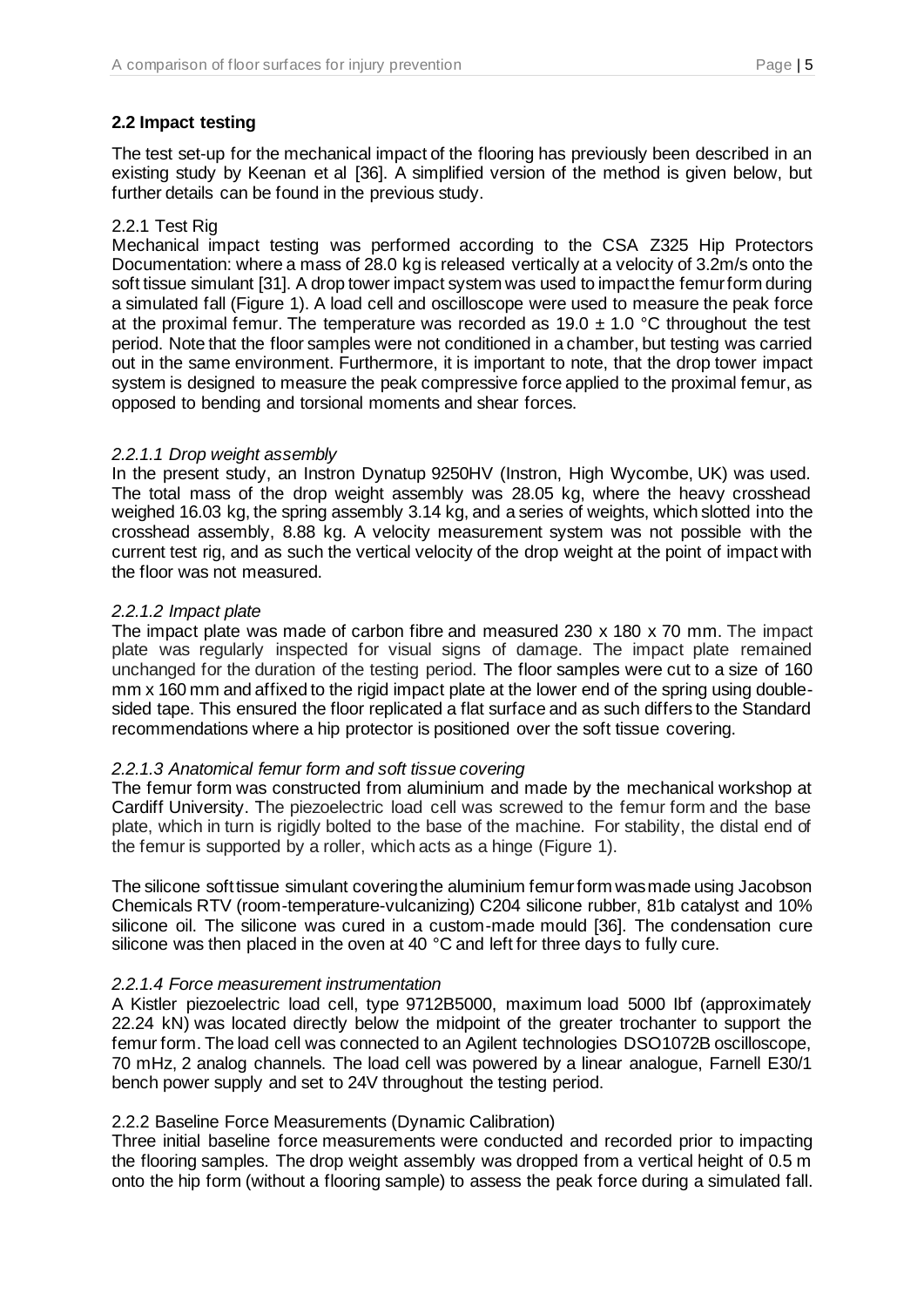A further three baseline force measurements were taken throughout the testing procedure to ensure the baseline remained unchanged.

## 2.2.3 Mechanical Testing

The drop weight assembly was vertically released from a height of 0.5 m to ensure an impact velocity of 3.2 m/s was achieved. The force during impact was displayed on the oscilloscope and recorded as a CSV file which could later be processed in Mathworks, Matlab R2018. The sample was then removed and inspected for visible signs of external damage before repeated tests were performed. Each floor sample was tested three times by the same observer, in keeping with the Standard [31]. There was an opportunity to conduct some additional tests (bringing the total to five trials) for nine of the samples and these data have been included to improve the quality of the results. All tests were conducted on a single day to minimise variation in the testing environment (e.g. temperature) and analysis was carried out post testing.

All tests were recorded with a sampling frequency of 10 kHz. A fourth-order Butterworth filter with a cut-off frequency of 37 Hz was applied to the data (during post-processing) to produce a smooth force-time curve. The maximum value of force on this processed data (in N) is used as the measure of the peak force (in N). Figure 5 shows an example of the force-time graphs produced in Matlab, where the solid blue line represents the raw data and the orange dashed line is the filtered data.

## **2.3 Wheel movement testing**

These methods were developed to provide a repeatable and controlled test that is indicative of force applications for the flooring surfaces tested, such as when pushing / pulling a standard hospital bed and occupant with a total weight of 300 kg. When a wheeled object stands on a shock-absorbing floor there will be resistance to movement because the wheel sinks into the floor to a greater or lesser extent. The aim of this test is to measure the force that is needed to move a wheel carrying a typical load over the floor surface.

## 2.3.1. Test rig

A typical single wheel attachment (125 mm diameter, 27 mm width) representative of that used for hospital beds was mounted onto a test rig with a moveable carriage below. The sample flooring was positioned on the carriage, such that the castor could be lowered by the rig on to the flooring sample. Two 25 kg weights were attached to the wheel mounting, which combined with the weight of the rig, applied 748 N of vertical load to the wheel. The loaded wheel assembly could be raised and lowered to facilitate sample changes using the compressed air supply of the test machine.

A calibrated Mecmesin advanced single axis force gauge (AFG 1000N, Serial No. 06-0311- 06) was used to measure the minimum horizontal pulling force required to move the floor surface under the wheel. A lanyard was attached between the load hook of the force gauge and the moveable carriage in order to draw the test bed and floor surface under the loaded wheel (Figure 2). This method is based upon an assumption that load is supported equally among the number of wheels, and that actual horizontal force required to move the load can be estimated by multiplying by the number of wheels. The method focuses on the force to initiate movement, which is typically higher than the force needed to continue movement because with static loading the floor material creeps and the wheel sinks further into it.

## 2.3.2. Measurements of the horizontal pulling force

Prior to each measurement, the carriage and floor surface were moved to a predetermined start position. The loaded wheel was lowered onto the floor surface and allowed to rest for a minimum of two minutes prior to a measurement. Samples were allowed a minimum of one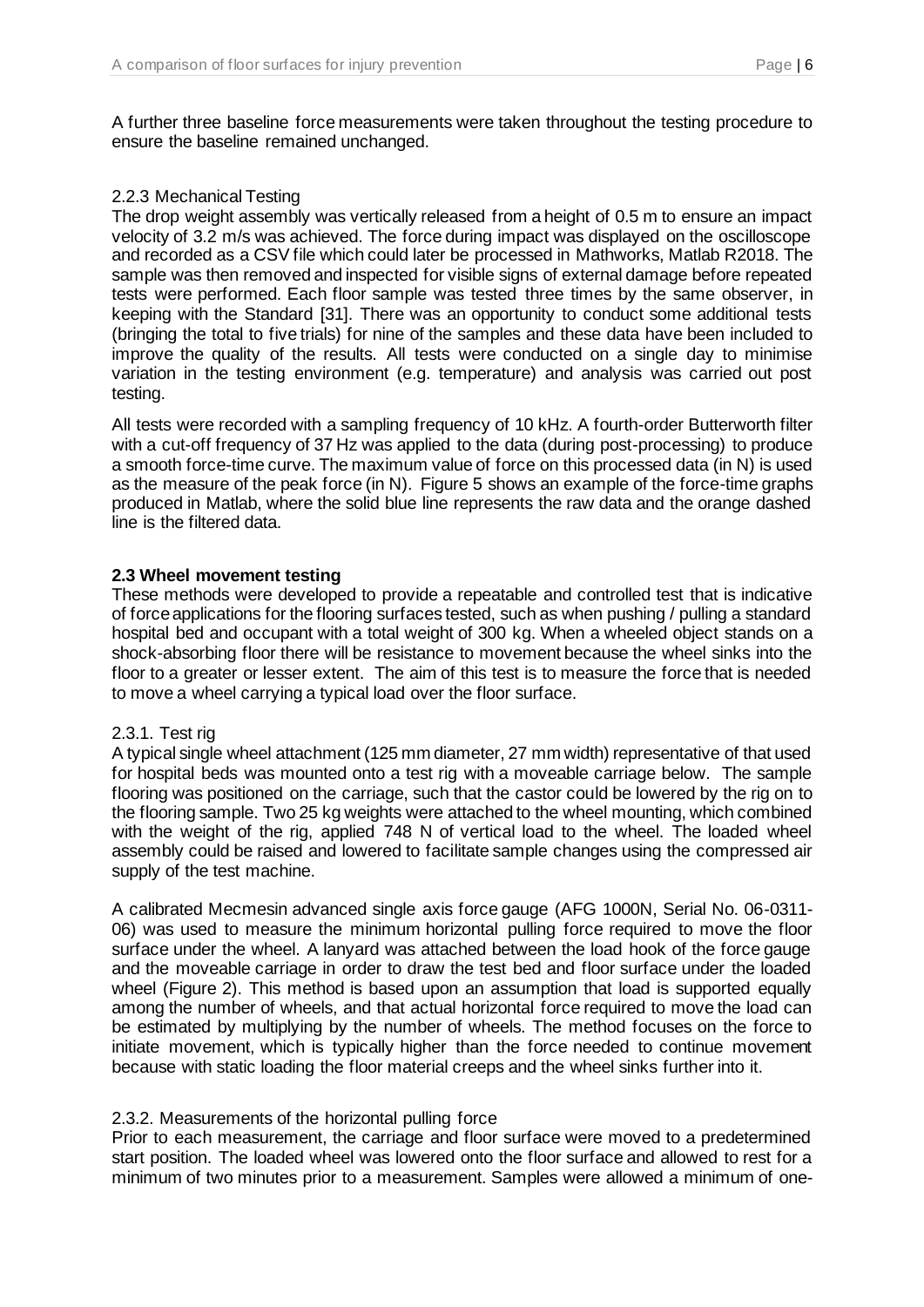hour recovery time before repeat testing. This was deemed a practical time period to account for the hysteretic behaviour of the materials.

The force gauge was held in a position judged to be horizontal and zeroed, without any force applied to the lanyard / carriage. The lanyard was pulled by a single experimenter, gradually building up force until movement was detected by the experimenter. This gives the minimum force required to move the object. For each measurement the force gauge was slowly pulled in a horizontal direction away from the test bed of the machine, so the pulling force was increased slowly and consistently, until the floor surface began to move under the loaded wheel. The peak pulling force measured by the force gauge was recorded. Measurements were repeated three times. This gives the minimum force required to move the object. Measurements were carried out with the castor wheel starting parallel to the direction of the applied pulling force. The horizontal pulling force required to start the carriage moving without the loaded wheel applied was also measured.

#### 2.3.3 Assessment

In order to provide an estimate of the force applications for a four wheeled load, such as when pushing / pulling a standard hospital bed with a total weight of 300 kg, we multiplied the test values by four, assuming that the load is evenly distributed between four wheels. The values derived therefore represent situations where all four wheels are initially oriented parallel to the direction of motion [37]. We consider this to represent the best-case situation. The limitations of the test rig prevented other wheel orientation scenarios from being investigated within the current study.

This assessment is based on risk criteria drawn from the Health and Safety Executive's guidance 'L23' on manual handling [38]. L23 guidance provides guideline forces for safe pushing and pulling. Guideline figures to start a load in motion are, for men: 20 kg (approximately 200 N); and for women: 15 kg (approximately 150 N). These guideline forces, which apply for both pushing and pulling operations, assume that the force is applied with both hands, between about waist height and shoulder height enabling a largely upright and symmetrical posture. Our test procedures assess starting a load rather than keeping the load in motion and since the force to keep a load in motion is always less than the starting (or stopping) forces, separate guideline forces are applicable. Further advice on manual handling risk assessment for push-pull activities is available [39].

The following assumptions were made based on the experience the authors have had in a clinical setting. Assessing the clinical application of our findings will vary by setting, as the type of bed in use and typical patient weight will need to be considered as applicable to the local context. For example, the average weight of geriatric rehabilitation patients in France has been estimated at 60kg [40], more recently in Egypt a cohort of geriatric patients averaged 76kg [41] whilst US data puts the average weight of someone in the general population who is 70+ years old as 72kg [42]. Our selected weight of 300kg in the rig set up is therefore compatible with a typical hospital bed weighing 191kg [43] and an adult 70+ years old in the 95th percentile for weight [42].

## **2.8 Data Analysis**

A two-tailed Pearson correlation was used to assess the significance of the relationship between impact and horizontal force required to move wheeled objects. To assess how the material type (rubber or not) and material thickness predict impact force attenuation and horizontal pulling forces, a linear regression was calculated for each independent variable, and multiple linear regression incorporating both independent variables, for each dependent variable. Since each floor sample had repeated test measures for horizontal pulling forces (n=3 test runs) and impact (n=3 or 5 test runs), we based our regressions on the mean test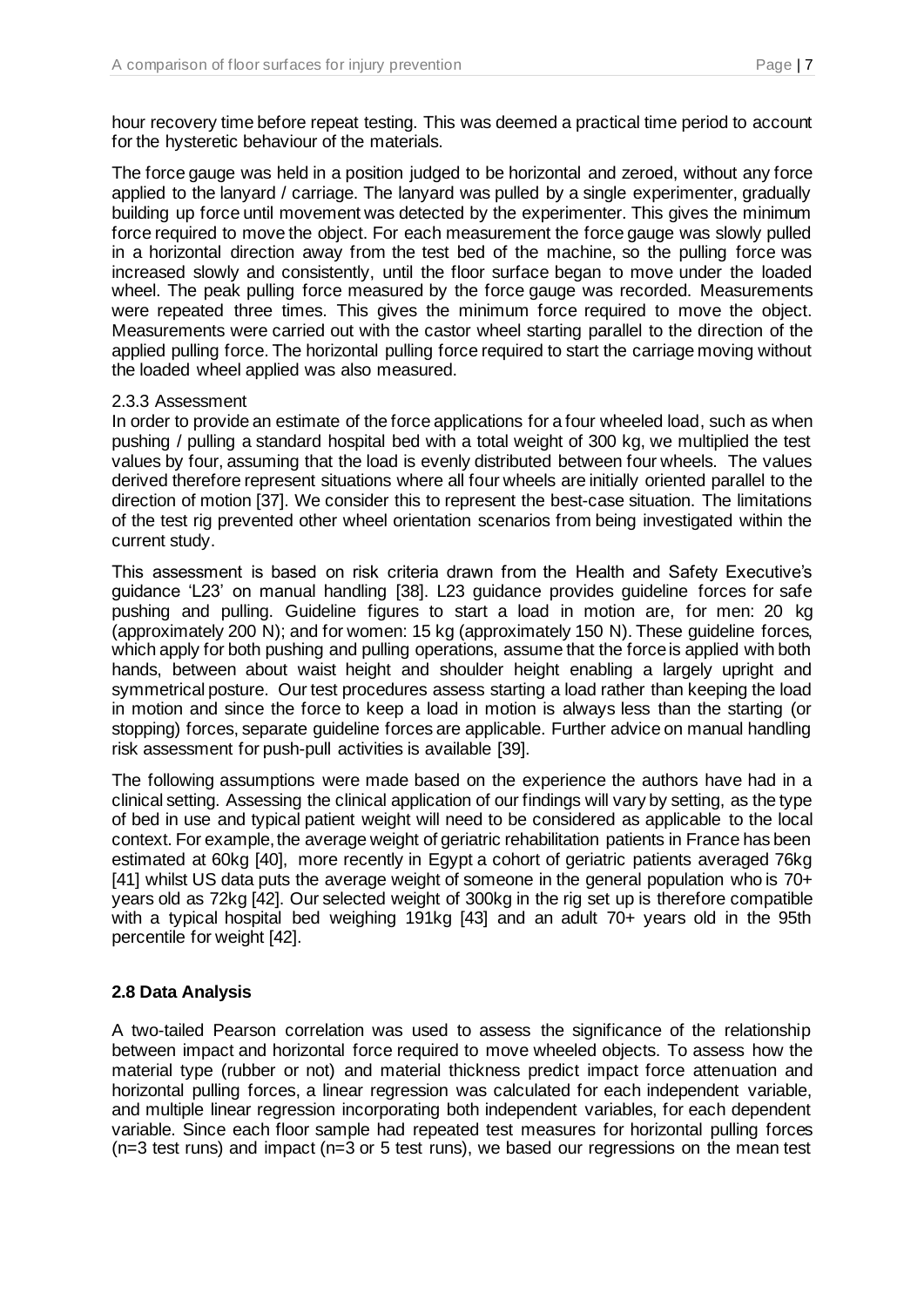score for each flooring sample. In all analyses, we set  $p<0.05$  as the threshold for statistical significance.

# **3. Results**

Considerable differences were identified between floor samples in their ability to reduce the peak impact force during a simulated fall (range 0.69 % to 25.24 % change relative to baseline; absolute difference -15.45 N to -564.4 N). A peak force reduction of up to 25 % was achieved with a specially designed rubber underlay compared to 1% with standard vinyl (Figure 3). The 2.0 mm vinyl floor sample (A-vinyl-2.0) with no foam backing performed the worst; offering little to no reduction (Table 2). Ten out of the fourteen floor samples attenuated the force by  $\ge$ 5%, but only one out of the fourteen floor samples attenuated the force by ≥20 %.

Horizontal pulling forces (maximum force = 85.27 N for one wheel) increased by 9.42 % to 111.4 % relative to baseline (absolute difference 14.14 N to 44.94 N) for the 2.0 mm vinyl and 25mm thick floor with rubber underlay respectively (Table 2). Our set of floor samples indicated that increased shock-absorbency is not directly associated with increased horizontal pulling forces (r(15)=-0.087, p=0.759), which can be seen clearly in Figure 4. Rubber flooring and thicker flooring together predicted 66.5 % of the variation in horizontal force required to pull a wheel (Adjusted  $\overline{R}^2 = 0.665$ , F(2, 12) = 14.92, p = 0.001), and 82.3% of the variation in impact scores (Adjusted R<sup>2</sup> = 0.823, F (2, 11) = 31.20, p < 0.001).

Floor thickness and rubber floors both significantly contributed to the multiple linear regression on horizontal pulling force (both  $p < 0.001$ ), even though they did not contribute significantly when considered in isolation in simple linear regressions (thickness:  $F(1,14) = 2.79$ ,  $p = 0.12$ ,  $R^2 = 0.17$ ; rubber: F(1,13) = 1.44, p = 0.25, R<sup>2</sup> = 0.10). These findings are reflected in Figure 3, in which the rubber floors (identification codes G and N) produced what appears to be a downward step-change in the otherwise upward trend in horizontal pulling force that is evident from floors of increasing thickness. 'O-rubber-25.0' is the same rubber underlay as 'N-rubber-23.0' with the addition of a standard vinyl overlay. This floor produced a 111.43 % increase in resistance to wheel movement from baseline, placing it on a par with the thicker foam floors (e.g. L-foam-9.2, which had a 105.48 % increase in resistance).

In our sample, floor thickness better predicted impact reduction (thickness:  $F(1,13) = 79.77$ , p < 0.001,  $R^2 = 0.86$ ; rubber: F(1,12) = 6.66, p = 0.02, R<sup>2</sup> = 0.36), with rubber material not contributing to the multiple regression model when looked at in combination with thickness (p = 0.82). However rubber was not universally better than foam-based floors with regards to impact reduction (Figure 3); 'G-rubber-7.0' performed worse on the impact tests when compared to foam floors of lesser thicknesses, whereas the high performance of 'N-rubber-23.0' could be attributable to its greater thickness and/or other variables not assessed here (e.g. this underlay has a novel honeycomb structure whereas the rubber backing of sample G-rubber-7.0 is an continuous homogeneous layer).

## **4. Discussion**

The range of force attenuation upon impact varied considerably among all floor samples tested (0.7 – 25 %). Specially designed rubber flooring with a honeycomb structure performed well in the laboratory, but other floor samples, such as the standard vinyl gave negligible force attenuation, and are likely to provide little to no protection during a fall. It should be noted that there is currently no definitive threshold for the force attenuation required to provide effective prevention against injury. In reality there is unlikely to be a simple threshold due to the variation in bone strength and fall kinematics, and it is probable that any force attenuation will prevent some injuries, but it may be very difficult to prevent all injuries.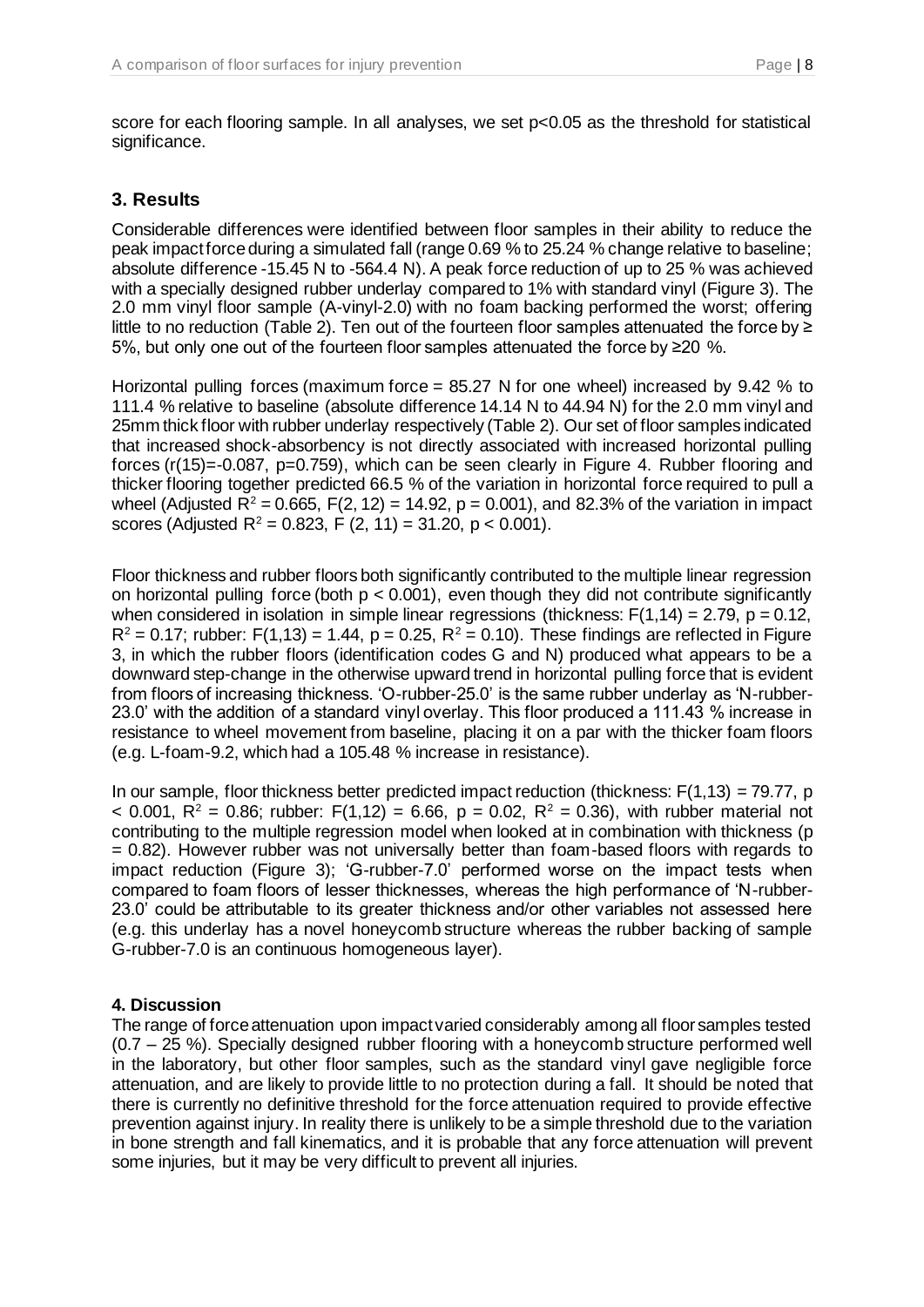This study has used the same test method for assessing hip protectors (as described in the CSA Standard) to assess the impact properties of a number of commercially available floor samples. These biomechanical testing methods have been previously used to assess the peak force reduction during a simulated fall of eighteen commercially available hip protectors [36]. It is interesting to note that the force attenuation for these hip protectors ranged from  $3 - 36$ %, and in this study the force attenuated by the floor surfaces was  $0.7 - 25$ %. Whilst the majority of floor surfaces attenuated the force by  $\leq 7$  %, one floor (N-rubber-23.0) was on a par with the Delloch hip protectors, offering the user a reasonable amount of protection of ≥ 20%. By contrast, the Suprima and Bort hip protectors offered little or no protection, similar to the standard vinyl, rubber and foam floors tested in the current study  $(57\%)$ . Perhaps counterintuitively, the floor surfaces offered a similar range of impact protection to the wearable hip protectors, but for both floor materials and hip protectors the choice of product is critical, with some offering little or no protection. As with hip protectors, it is important to test individual floor materials, as the performance depends on many details of the design and it is not possible to draw generic conclusions based for example on thickness or the choice of covering material.

Whilst these results are only applicable to assessing the risk of hip fracture during a simulated fall, it has allowed the force attenuation of both hip protectors and floor coverings to be compared. It has shown that a specially designed floor can provide the same attenuation as a hip protector. As described in the Introduction section, there are advantages and disadvantages with both hip protectors and shock-absorbing flooring. The design and material significantly influence the amount of force attenuated during a fall. Whilst there are concerns regarding user compliance with hip protectors, there are issues regarding the ability and ease in which wheeled equipment can be moved in a hospital, care home or a personal home, whilst still offering protection against an injurious fall [14][44]. The primary difference, however, is that shock-absorbing flooring is passive, and does not require an individual to accept the initial offer of the technology, and to continue to adhere to protocols concerning its use, whilst hip protectors must be worn (correctly) at the time of a fall to offer protection. Furthermore, it can potentially offer protection to multiple vulnerable locations (hip, wrist, head, spine). Therefore, exploring how best to mitigate the risks to people working on shock-absorbing floors, and better determining the clinical effectiveness of shock-absorbing floor coverings through pragmatic studies, is warranted.

Although laboratory testing is an essential first step, the effectiveness of floor materials in reducing injury can only be fully quantified in clinical settings; For example, a novel 25.4 mm rubber-based health floor with 2 mm vinyl overlay recently assessed in comparison to a 25.4 mm plywood underlay with a 2 mm vinyl overlay resulted in no significant difference in injury rates [18]. We acknowledge that a flooring sample tested to be biomechanically effective in a laboratory setting does not necessarily mean that it would be clinically effective. However, it is fair to say that a material that performs poorly in lab trials is very unlikely to be clinically effective. We strongly recommend conducting mechanical tests to eliminate floor surfaces which are largely ineffective at reducing the peak force before embarking on clinical trials of floor surfaces. This is an important screening step given the high cost and large numbers of subjects needed for such trials.

It is important to note that the mechanical impact testing performed in this study was designed to simulate a sideways fall onto the greater trochanter, and it applies to reducing risk of hip fracture during a fall. Thus, the force attenuation values from the current study represent force attenuation at the hip. Other anatomical body parts subject to injury (such as the head and wrist) could occur from falling forwards or backwards, and the dynamics of these injuries are different, and hence the optimum floor properties to protect against them may also be different. It would therefore be necessary to conduct further testing with a modified test rig to obtain force attenuation at these locations. That said, given the significant consequences of hip fractures with regards to quality of life, morbidity, mortality, and health and social care, which position them as one of the most important fall-related injuries to target for prevention efforts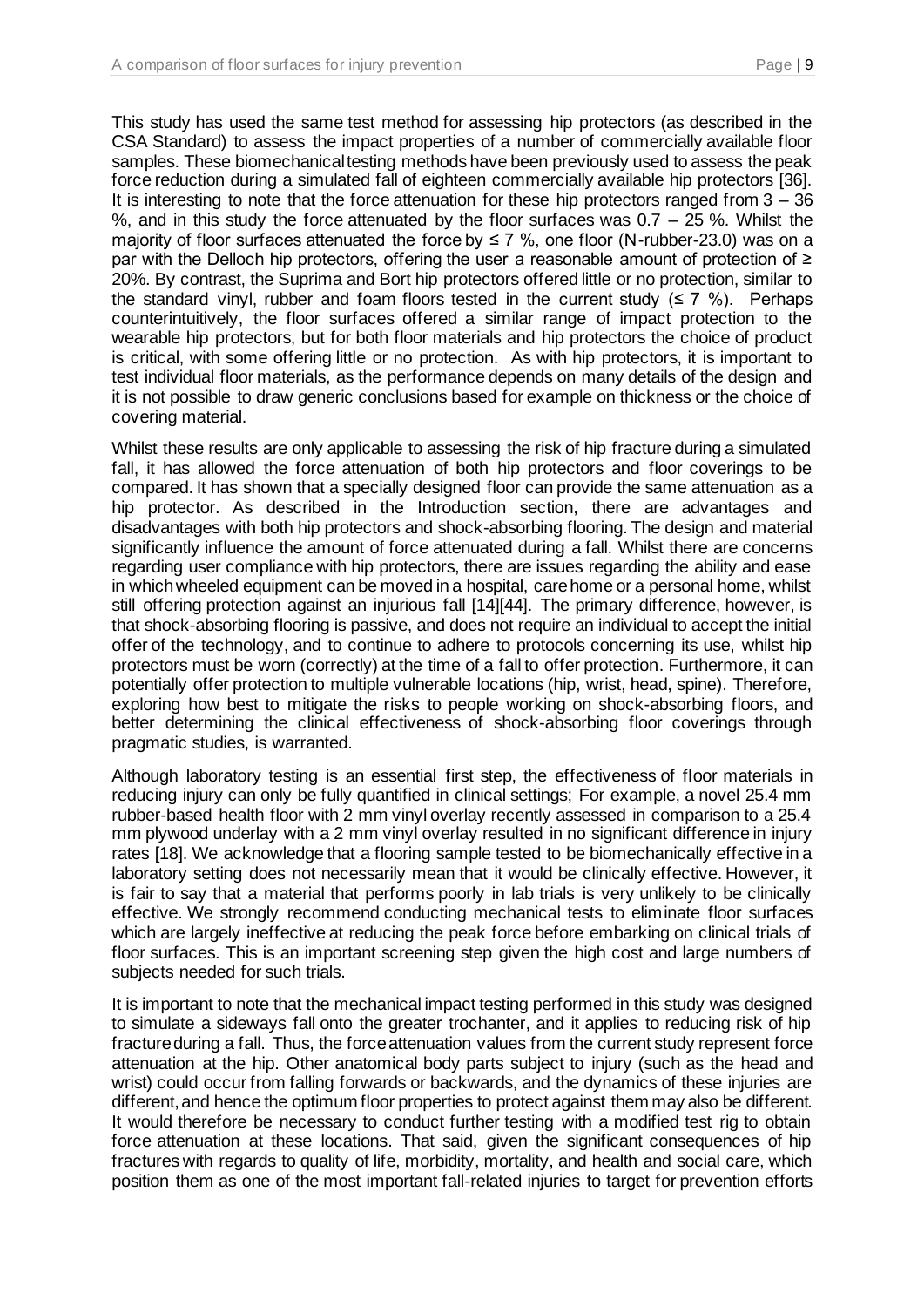[11][12][45][14], it would be logical to focus laboratory testing efforts on the hip model. This may be particularly the case in the context of shock-absorbing flooring targeting environments for older people, for whom hip fracture incidence becomes far more problematic than that of the wrist for example [46]. Although it is important to emphasise that the development of head models should not be disregarded, as the result from impact to the head can also have severe consequences [16].

For some of the floors there was a considerable increase in the horizontal pulling force required for wheel movement. The predicted force needed to pull a bed (assuming all wheels are orientated forwards) ranged from 160 N (baseline) to 341 N; comparing this to the HSE guideline maximum force of 150 N for women makes it clear that this could be a significant issue, and evaluation of horizontal push/pull forces is very important when considering protective flooring products. For example, in a study utilising an 8.3mm thick foam-backed vinyl, staff considered the resistance to movement to be a problem [27]. One possible solution could be to use larger wheels; ideally the wheels, furniture and floor surfaces should be considered together as a system. Lachance et al., found that novel shock-absorbing flooring increased the initial and sustained forces required to push floor-based lifts and subjective ratings of difficulty compared to concrete flooring, and that compared to a conventional lift, a motor-driven lift substantially reduced initial and sustained push forces and perceived difficulty of pushing for all four floors assessed and both resident weights [34]. It is also interesting to note that other floor constructions, for example suspended wooden flooring, can have a similar level of compliance to the floors tested in this study and have the potential to provide significant protection against fall injuries [47][48]. This approach was traditionally exploited in gymnasiums, for example. By making the whole floor slightly flexible, rather than using a locally shock-absorbing surface, the problem of resistance to wheel movement could be reduced.

In our selection of floor samples, we discovered that there was no simple relationship between impact properties and horizontal pulling forces; Greater shock-absorbency in a floor covering does not necessarily equate to it also being harder to pull wheeled equipment across. Whilst material type and thickness can help predict shock-absorbency and the pulling forces required to move wheel equipment, other (as yet) unknown variables also contribute to these floor performance measures, and it would not be appropriate to try to draw simplistic general conclusions. Together, these findings exemplify the importance of measuring both impact properties and pulling forces for wheel movement when selecting floors for use in practice, as neither can be easily assumed. The implications of this finding additionally exemplify the opportunities for manufacturers and material scientists to design floors that support a better trade-off between reducing fall-related injury risk in patients and increasing musculoskeletal injury risk in staff. Our findings on the influence of rubber should be interpreted with caution since we only had two rubber flooring samples, and one of these was also very thick with a novel structure. Further studies, which systematically assess the influence of a wider range of thicknesses, material types, and other factors (such as material structure) on shockabsorbency and pushing and pulling forces, using standardised test methods, would be beneficial to better understand the determining characteristics of high-performing floors.

Laing and Robinovitch used a pendulum system as described in the CSA Z235 Standard. Our testing uses the alternative drop tower impact system (also described in the Standard) [36][31]. This study presents results which will be useful for manufacturers or researches who have this type of rig available. A future biomechanical study could compare the force attenuation between the two impact systems (pendulum and drop tower) to see what, if any, variation is present when biomechanically testing shock-absorbing flooring. Standardisation of test methods is paramount if we are to progress this field. In a study comparing impact forces and wheelchair mobility of various floor coverings [24], in which force attenuation was measured by dropping a manikin on to its knees to simulate a fall, baseline readings far exceeded the forces measured in the present study, exerting approximately 12132 N. The manikin test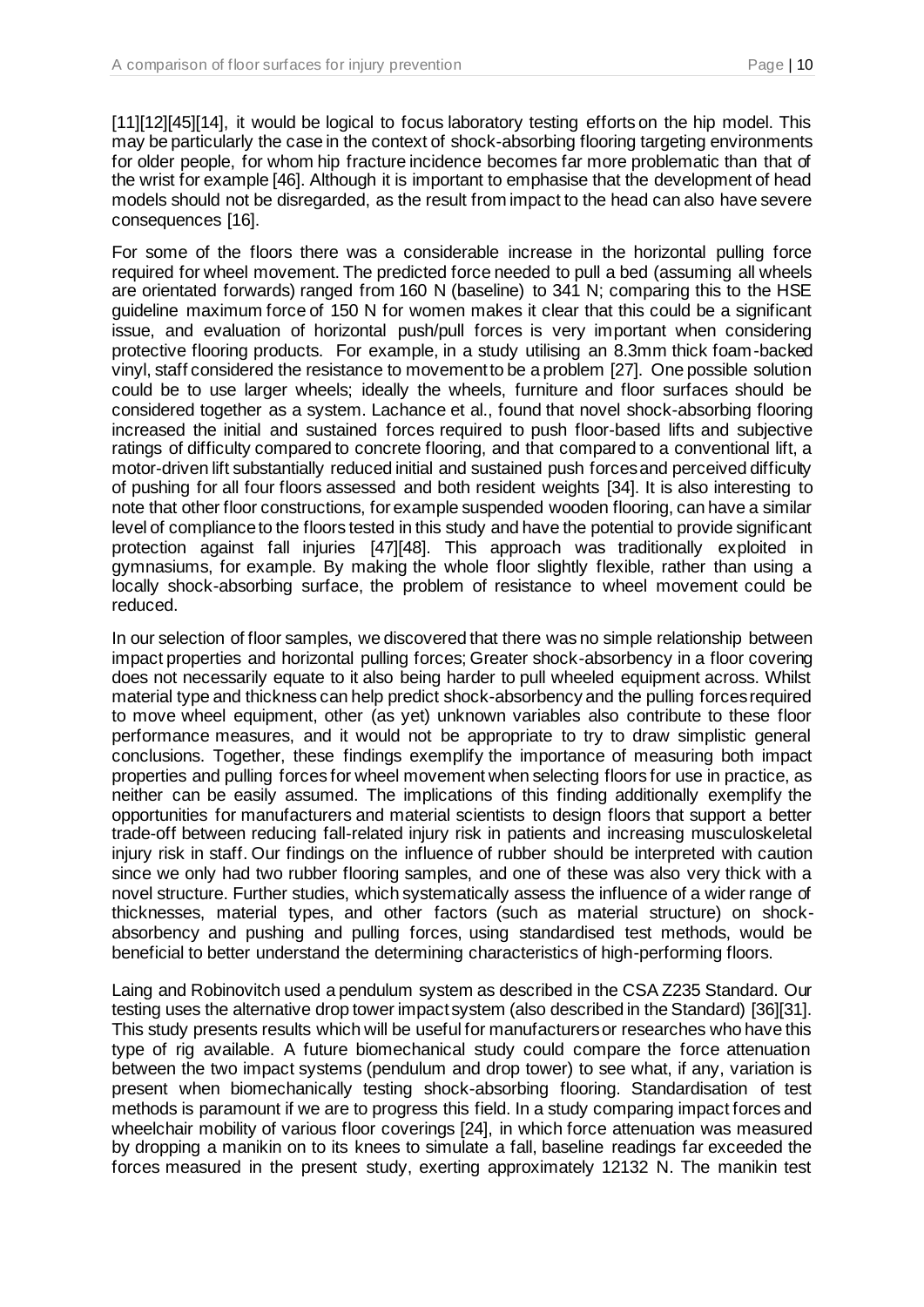method [24] resulted in impact force measurements of 10622 N for a 5 mm vinyl, 10326 N for a 6.3 mm vinyl, and 10553 N for an 8.3 mm vinyl respectively (mean differences exceeding 1500 N). Conversely, the wheel movement testing measurements, captured via wheelchair propulsion forces, were somewhat lower (baseline forces approximately 25.65 N) than found using our test rig method, which are likely attributable in part to the larger wheels of a wheelchair. Other impact force test methods have included using a sling and electromagnet to raise and drop the hips of young female adults on to floor surfaces of varying stiffnesses [25], an impact transducer dropped through a plastic tube [28], a drop rig with hip model [30], an impact pendulum with surrogate pelvis including simulated soft tissue [23], and an inverted pendulum model with an aluminium hip impactor [29]. This vast range of impact test methods, and different types or categories of flooring makes objective comparison difficult. For example: Gardner et al., uses a weight which corresponds to one-sixteenth of an average body mass, hence the results for peak force are much lower than what we have reported in this study [28]. Gardner, Minns and Maki all test carpet and/or concrete which was not tested in the present study [28][29][30]. However, the values in our study for two floor types are consistent with the findings from Laing and Robinovitch, where our vinyl 'rigid' layer of 0.7% force attenuation offers no protection and our novel rubber floor of 25% is consistent with 22.5% at 3m/s [23].

To date, resistance to wheel movement has typically been measured using everyday equipment, such as wheelchairs [17][44], or a four-wheeled cart [37]. These test methods require space, large amounts of test materials, and can lack the standardisation that a test rig affords. Our testing procedure for pulling forces only considered the peak force required to initiate movement, which is always going to be higher than the sustained forces required to continue movement. We considered this metric more pertinent since mechanical assistance and multiple persons are more likely to be involved in moving heavy objects further distances, in line with health and safety guidelines, whereas anecdotal evidence suggests that staff may operate in isolation to perform brief movement tasks (such as for cleaning or to pull a bed away from a wall to fully access a patient in an emergency) [32][33]. However, we acknowledge that sustained forces also have an important role to play in injury risk prevention, and exposure to these types of forces can occur over longer durations. Our testing procedures have scope for further enhancements, for example with consensus building around the load choice and standardising the pulling task through for example a mechanical arm. We are advocating for the establishment of recognised testing standards for floor surfaces designed for fall-related injury prevention to enable future findings to be wholly comparable. Our findings suggest that our proposed test methods can be reasonably used to characterise and distinguish between different floor surfaces and offer a standardised technique for impact testing which aligns with consensus for characterising hip protectors.

In conclusion, this study used two tests to assess the protection a shock-absorbing floor can offer over conventional vinyl flooring in the event of a fall. We hope that these results can inform the establishment of standards needed to underpin practice, research, and development in this field.

# **5. Conflicts of Interests**

Dr Drahota and Dr Keenan are currently working on a systematic review entitled 'The SAFEST Review: The Shock-Absorbing Flooring Effectiveness SysTematic Review including older adults and staff in care settings' funded by the National Institute for Health Research (17/148/11). The present laboratory study is ineligible for inclusion in this review of human participant data.

In 2015, Dr Drahota was involved in a collaborative funding application with Polyflor for some SBRI Healthcare innovation funding. The application was short-listed but unsuccessful. AD has no stake in this company.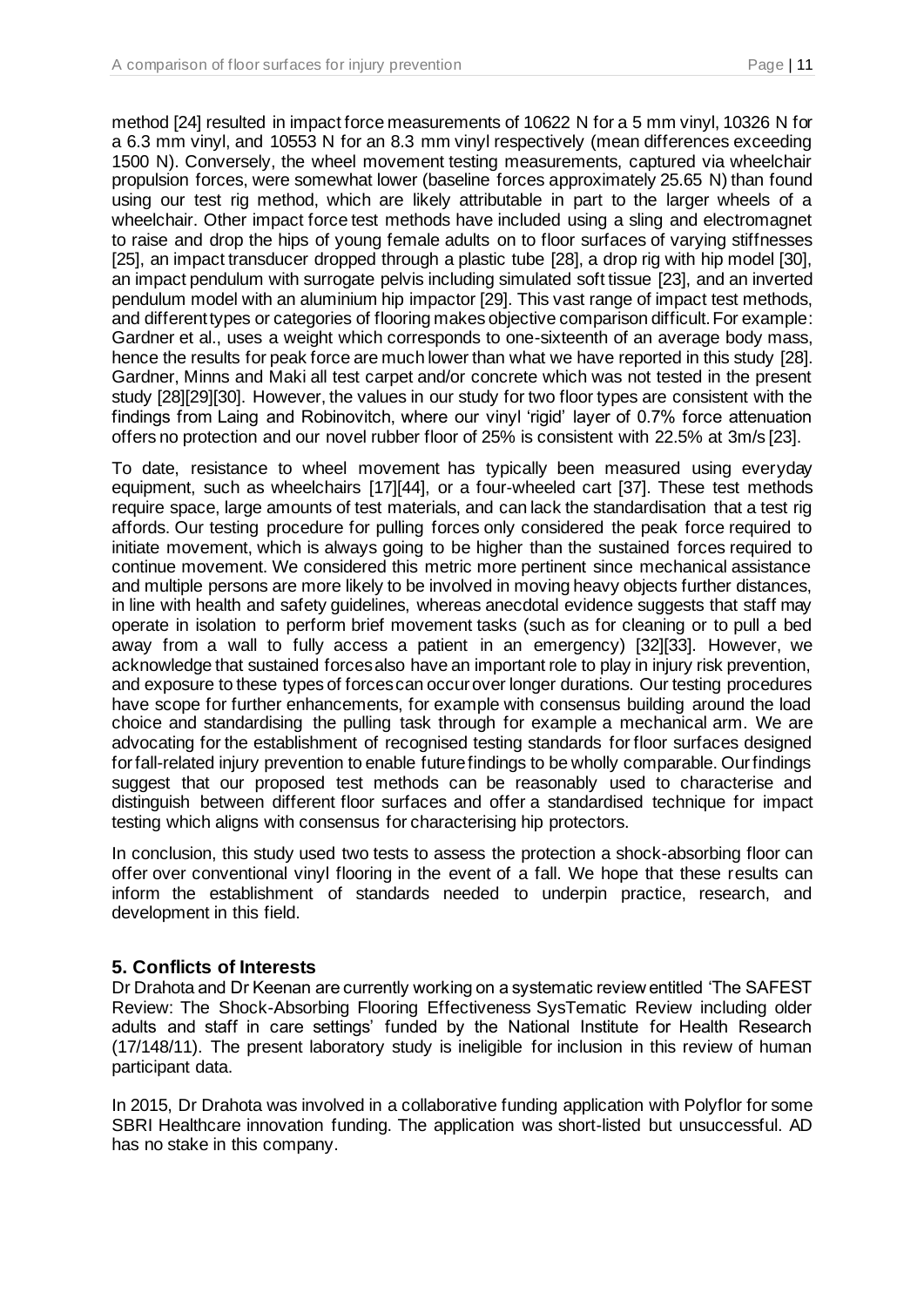Five flooring manufacturers delivered free samples to use in this exploratory project, some of which were supplied in confidence because they are not designed for this purpose. The authors have no stake in any of these companies.

Mr Hallas has undertaken unrelated testing work for the flooring manufacturer Polyflor under contract with the Health and Safety Executive and related resistance to wheel movement testing for the flooring manufacturer Tarkett under contract with the Health and Safety Executive.

Prof Evans is involved in the Technical Committee on Hip Protectors for the CSA Z325 standard.

Dr Keenan and Prof Evans have previously undertaken commercial testing of hip protectors which is referenced in this paper but have no conflicts of interest for the work presented here.

# **6. References**

- 1. World Health Organisation (2018) Falls. https://www.who.int/news-room/factsheets/detail/falls
- 2. Kannus P, Parkkari J, Sievänen H, et al (1996) Epidemiology of hip fractures. In: Bone. pp 18:57S-63S
- 3. Lauritzen JB (1996) Hip fractures: Incidence, risk factors, energy absorption, and prevention. In: Bone. pp 18:65S-75S
- 4. Stevens JA (2005) Falls among older adults-risk factors and prevention strategies. J Safety Res. https://doi.org/10.1016/j.jsr.2005.08.001
- 5. Benzinger P, Riem S, Bauer J, et al (2019) Risk of institutionalization following fragility fractures in older people. Osteoporos Int. https://doi.org/10.1007/s00198-019-04922-x
- 6. Empana JP, Dargent-Molina P, Bréart G (2004) Effect of Hip Fracture on Mortality in Elderly Women: The EPIDOS Prospective Study. J Am Geriatr Soc. https://doi.org/10.1111/j.1532-5415.2004.52203.x
- 7. Kanis JA (2007) WHO Scientific Group Technical Report: Assessment of osteoporosis at the primary health care level. Univ Sheff
- 8. Melton LJ, Chrischilles EA, Cooper C, et al (1992) Perspective how many women have osteoporosis? J Bone Miner Res. https://doi.org/10.1002/jbmr.5650070902
- 9. Compston J, Bowring C, Cooper A, et al (2013) Diagnosis and management of osteoporosis in postmenopausal women and older men in the UK: National Osteoporosis Guideline Group (NOGG) update 2013. Maturitas. https://doi.org/10.1016/j.maturitas.2013.05.013
- 10. Public Health England (2017) Falls: applying All Our Health. In: Guid. Pap.
- 11. Gullberg B, Johnell O, Kanis JA (1997) World-wide projections for hip fracture. Osteoporos Int. https://doi.org/10.1007/PL00004148
- 12. Svedbom A, Hernlund E, Ivergård M, et al (2013) Osteoporosis in the European Union: A compendium of country-specific reports. Arch Osteoporos. https://doi.org/10.1007/s11657-013-0137-0
- 13. Morello RT, Barker AL, Watts JJ, et al (2015) The extra resource burden of in-hospital falls: A cost of falls study. Med J Aust. https://doi.org/10.5694/mja15.00296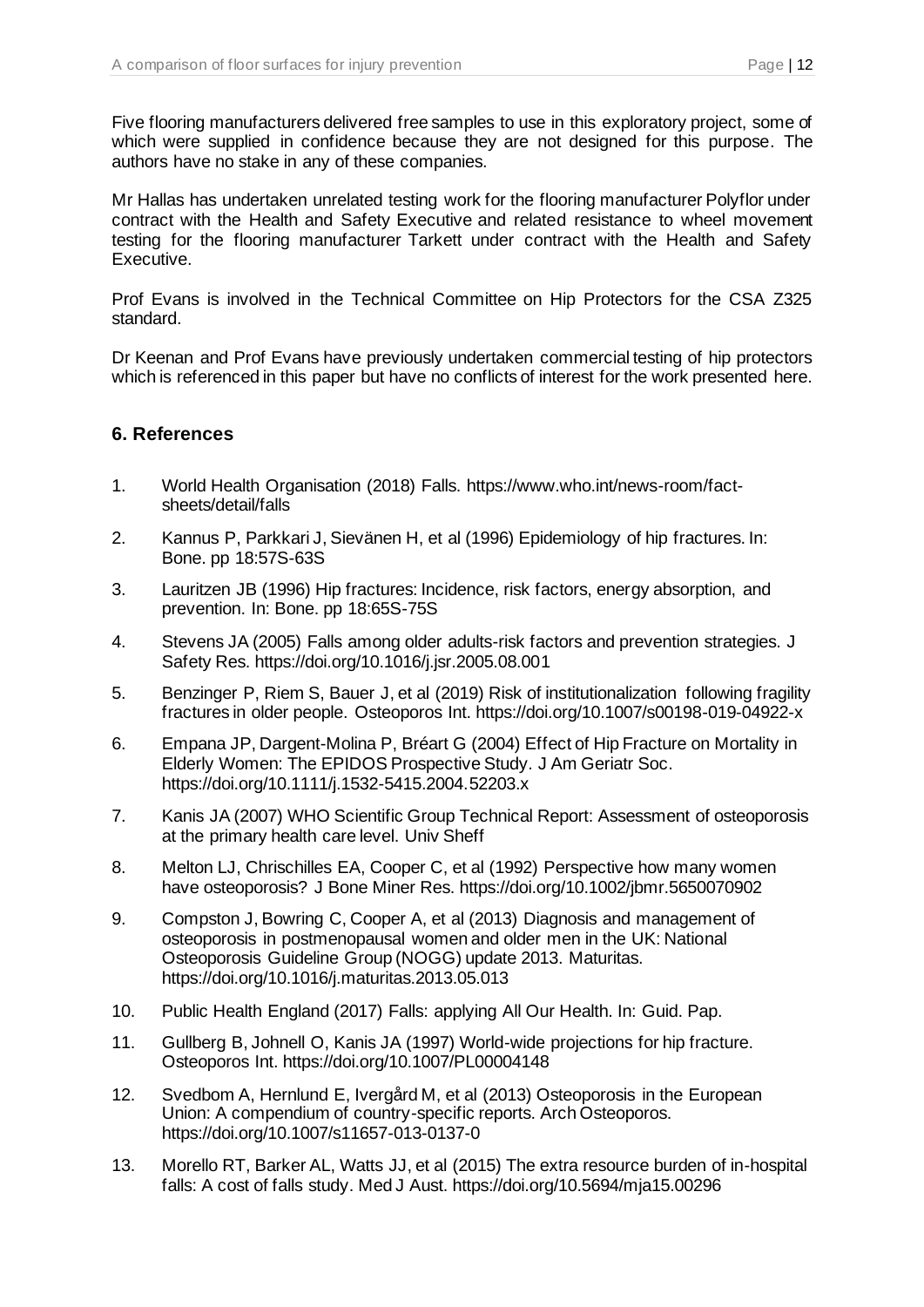- 14. Santesso N, Carrasco-Labra A, Brignardello-Petersen R (2014) Hip protectors for preventing hip fractures in older people. Cochrane Database Syst. Rev.
- 15. Korall AMB, Feldman F, Yang Y, et al (2019) Effectiveness of Hip Protectors to Reduce Risk for Hip Fracture from Falls in Long-Term Care. J Am Med Dir Assoc. https://doi.org/10.1016/j.jamda.2019.07.010
- 16. Schonnop R, Yang Y, Feldman F, et al (2013) Prevalence of and factors associated with head impact during falls in older adults in long-term care. CMAJ. https://doi.org/10.1503/cmaj.130498
- 17. Lachance CC, Jurkowski MP, Dymarz AC, et al (2017) Compliant flooring to prevent fall-related injuries in older adults: A scoping review of biomechanical efficacy, clinical effectiveness, cost-effectiveness, and workplace safety. PLoS One
- 18. Mackey DC, Lachance CC, Wang PT, et al (2019) The flooring for injury prevention (FLIP) study of compliant flooring for the prevention of fall-related injuries in long-term care: A randomized trial. PLoS Med. https://doi.org/10.1371/journal.pmed.1002843
- 19. Hanger HC (2017) Low-Impact Flooring: Does It Reduce Fall-Related Injuries? J Am Med Dir Assoc. https://doi.org/10.1016/j.jamda.2017.01.012
- 20. Drahota A, Felix LM, Keenan BE, et al (2020) Protocol for the SAFEST review: The Shock-Absorbing Flooring Effectiveness SysTematic review including older adults and staff in hospitals and care homes. BMJ Open
- 21. Wright AD, Heckman GA, McIlroy WE, Laing AC (2014) Novel safety floors do not influence early compensatory balance reactions in older adults. Gait Posture. https://doi.org/10.1016/j.gaitpost.2014.03.015
- 22. Wright AD, Laing AC (2011) The influence of novel compliant floors on balance control in elderly women - A biomechanical study. Accid Anal Prev. https://doi.org/10.1016/j.aap.2011.02.028
- 23. Laing AC, Robinovitch SN (2009) Low stiffness floors can attenuate fall-related femoral impact forces by up to 50% without substantially impairing balance in older women. Accid Anal Prev. https://doi.org/10.1016/j.aap.2009.03.001
- 24. Hales M, Johnson JD, Asbury G, Evans N (2015) Influence of floor covering composition on force attenuation during falls, wheelchair mobility, and slip resistance. AATCC Rev. https://doi.org/10.14504/ar.15.6.4
- 25. Laing AC, Tootoonchi I, Hulme PA, Robinovitch SN (2006) Effect of compliant flooring on impact force during falls on the hip. J Orthop Res. https://doi.org/10.1002/jor.20172
- 26. Wright AD, Laing AC (2012) The influence of headform orientation and flooring systems on impact dynamics during simulated fall-related head impacts. Med Eng Phys. https://doi.org/10.1016/j.medengphy.2011.11.012
- 27. Laing AC, Robinovitch SN (2008) The force attenuation provided by hip protectors depends on impact velocity, pelvic size, and soft tissue stiffness. J Biomech Eng. https://doi.org/10.1115/1.2979867
- 28. Gardner TN, Simpson AHRW, Booth C, et al (1998) Measurement of impact force, simulation of fall and hip fracture. Med Eng Phys. https://doi.org/10.1016/S1350- 4533(97)00041-6
- 29. Maki BE, Fernie GR (1990) Impact attenuation of floor coverings in simulated falling accidents. Appl Ergon. https://doi.org/10.1016/0003-6870(90)90132-H
- 30. Minns J, Nabhani F, Bamford JS (2004) Can flooring and underlay materials reduce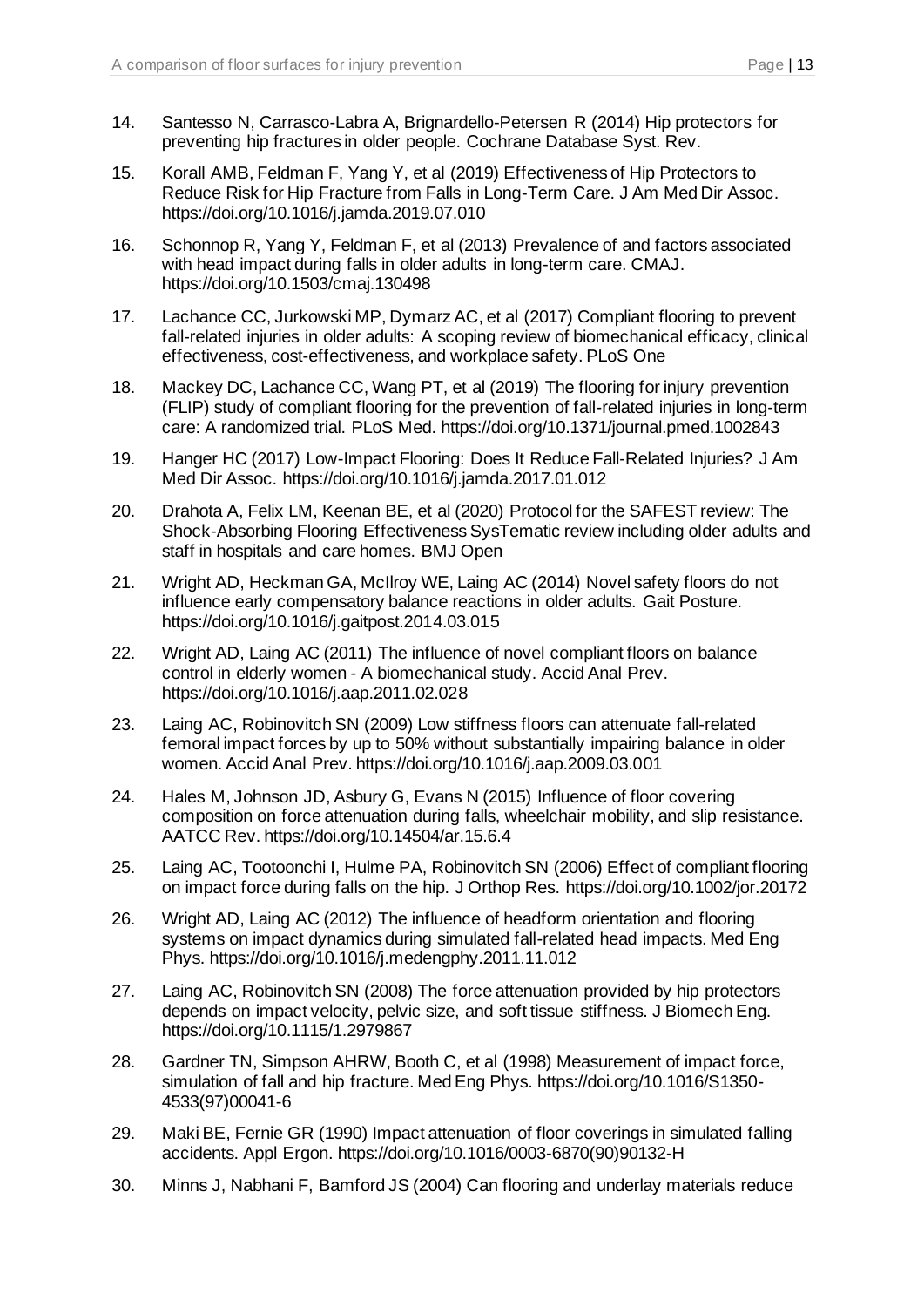hip fractures in older people? Nurs Older People. https://doi.org/10.7748/nop2004.07.16.5.16.c2320

- 31. Canadian Standards Association (2020) Z325:20 Hip Protectors. In: CSA Gr. https://store.csagroup.org/ccrz\_\_ProductDetails?viewState=DetailView&cartID=&port alUser=&store=&cclcl=en\_US&sku=CSA Z325%3A20&format=PDF
- 32. Drahota AK, Kward D, Udell JE, et al (2013) Pilot cluster randomised controlled trial of flooring to reduce injuries from falls in wards for older people. Age Ageing. https://doi.org/10.1093/ageing/aft067
- 33. Wynn T, Riley D H-RJ (2011) Ergonomics appraisal of the manual handling (pushpull) risk factors in areas using impact absorbing flooring (HuSU/11/13)
- 34. Lachance CC, Korall AMB, Russell CM, et al (2018) Hand forces exerted by long-term care staff when pushing wheelchairs on compliant and non-compliant flooring. Appl Ergon. https://doi.org/10.1016/j.apergo.2018.04.009
- 35. Lachance CC, Korall AMB, Russell CM, et al (2016) External Hand Forces Exerted by Long-Term Care Staff to Push Floor-Based Lifts: Effects of Flooring System and Resident Weight. Hum Factors. https://doi.org/10.1177/0018720816644083
- 36. Keenan BE, Evans SL (2019) Biomechanical testing of hip protectors following the Canadian Standards Association express document. Osteoporos Int. https://doi.org/10.1007/s00198-019-04914-x
- 37. Al-Eisawi KW, Kerk CJ, Congleton JJ, et al (1999) Factors affecting minimum push and pull forces of manual carts. Appl Ergon. https://doi.org/10.1016/S0003- 6870(98)00019-2
- 38. Health and Safety Executive (2016) Manual handling: Manual Handling Operations Regulations 1992. L23 (Fourth edition). Regulation
- 39. Health and Safety Executive (2016) Risk Assessment of pushing and pulling (RAPP) tool. http://www.hse.gov.uk/pubns/indg478.pdf %0A
- 40. Bouillanne O, Morineau G, Dupant C, et al (2005) Geriatric Nutritional Risk Index: A new index for evaluating at-risk elderly medical patients. Am J Clin Nutr 82:777–783. https://doi.org/10.1093/ajcn/82.4.777
- 41. Rasheedy D, El-Kawaly WH (2020) The accuracy of the Geriatric Nutritional Risk Index in detecting frailty and sarcopenia in hospitalized older adults. Aging Clin Exp Res. https://doi.org/10.1007/s40520-020-01492-5
- 42. Fryar CDC, Gu Q, Ogden CL, et al (2010) Anthropometric Reference Data for Children and Adults : United States ,. Vital Heal Stat 11:2007–2010
- 43. Park SJ, Kim CB, Park SC (1999) Anthropometric and biomechanical characteristics on body segments of Koreans. J Physiol Anthropol Appl Human Sci. https://doi.org/10.2114/jpa.18.91
- 44. Minns J, Tracey S (2011) Wheelchair pushing forces over a vinyl and a new shockabsorbing flooring. Br J Occup Ther. https://doi.org/10.4276/030802211X12947686093684
- 45. R.T. M, A.L. B, J.J. W, et al (2015) The extra resource burden of in-hospital falls: A cost of falls study. Med. J. Aust.
- 46. Riggs BL, Melton LJ, Robb RA, et al (2006) Population-based analysis of the relationship of whole bone strength indices and fall-related loads to age- and sexspecific patterns of hip and wrist fractures. J Bone Miner Res.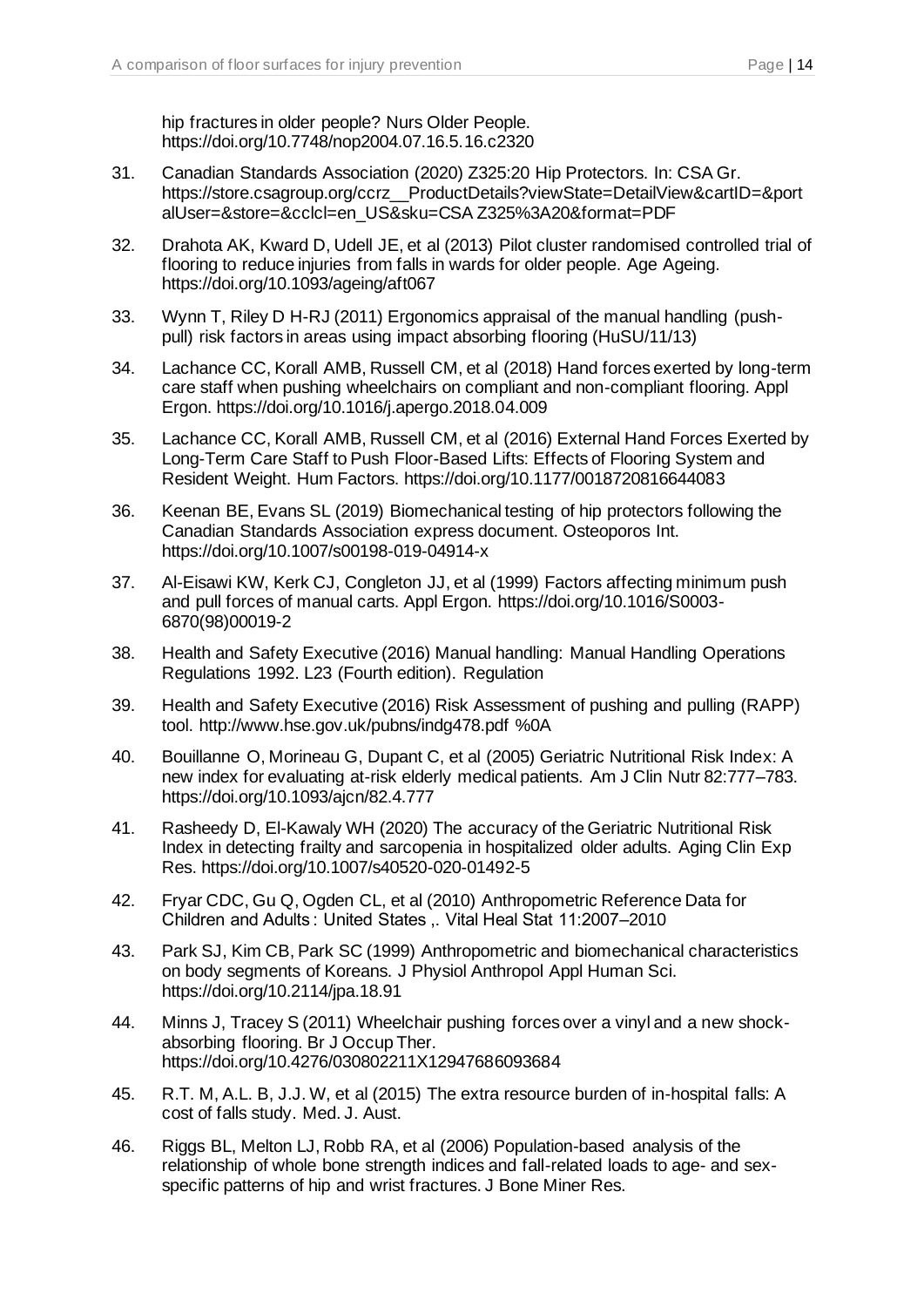https://doi.org/10.1359/JBMR.051022

- 47. Shields BJ, Smith GA (2009) The potential for brain injury on selected surfaces used by cheerleaders. J Athl Train. https://doi.org/10.4085/1062-6050-44.6.595
- 48. Rajaei N, Abdolshah S, Akiyama Y, et al (2018) Rigid Material on Top of a Compliant Flooring Effectively Reduces the Impact Force in the Event of a Forward Fall. In: 2018 International Conference on Intelligence and Safety for Robotics, ISR 2018

# **7. Authors' Contributions**

All authors were involved in the study and preparation of the manuscript. The material within has not been and will not be submitted for publication elsewhere. Authors' contributions are as follows: SLE and BEK designed the study. BEK designed the mould, made the silicone and conducted the mechanical impact testing. KH conducted the push/pull testing. SLE, BEK, AKD and KH analysed the data. BEK and AKD prepared the manuscript. All authors read and approved the final manuscript.

# **8. Acknowledgements**

We would like to thank the flooring manufacturers who provided test samples for use in this project. Thank you to Mr Ngianga Kandala who provided statistical support and review of this manuscript.

## **9. Disclaimer**

This publication and the work it describes were co-funded by the Cardiff University, the University of Portsmouth and the Health and Safety Executive. Its contents, including any opinions and/or conclusions expressed, are those of the authors alone and do not necessarily reflect HSE policy.

## **10. Figure Captions**

**Figure 1:** Test set-up showing drop-weight assembly with soft tissue simulant placed directly over femur form (left) and aluminium proximal femur form attached to base of drop tower (right).

**Figure 2:** Wheel movement force test set-up. The single axis force gauge and lanyard are attached to the test bed and an arrow shows the direction of application of the pulling force.

**Figure 3:** Percentage reduction in peak force from mechanical impact testing and horizontal pulling force with error bars (+/- 1SE).

**Figure 4:** Relationship between impact force attenuation and mean horizontal pulling force (+/- 1SE).

**Figure 5:** Examples of force-time graphs for the best and worst performing floors produced in Matlab (specially designed rubber floor vs standard vinyl). Where raw data is shown in blue and filtered data is shown in orange using a low-pass fourth-order Butterworth.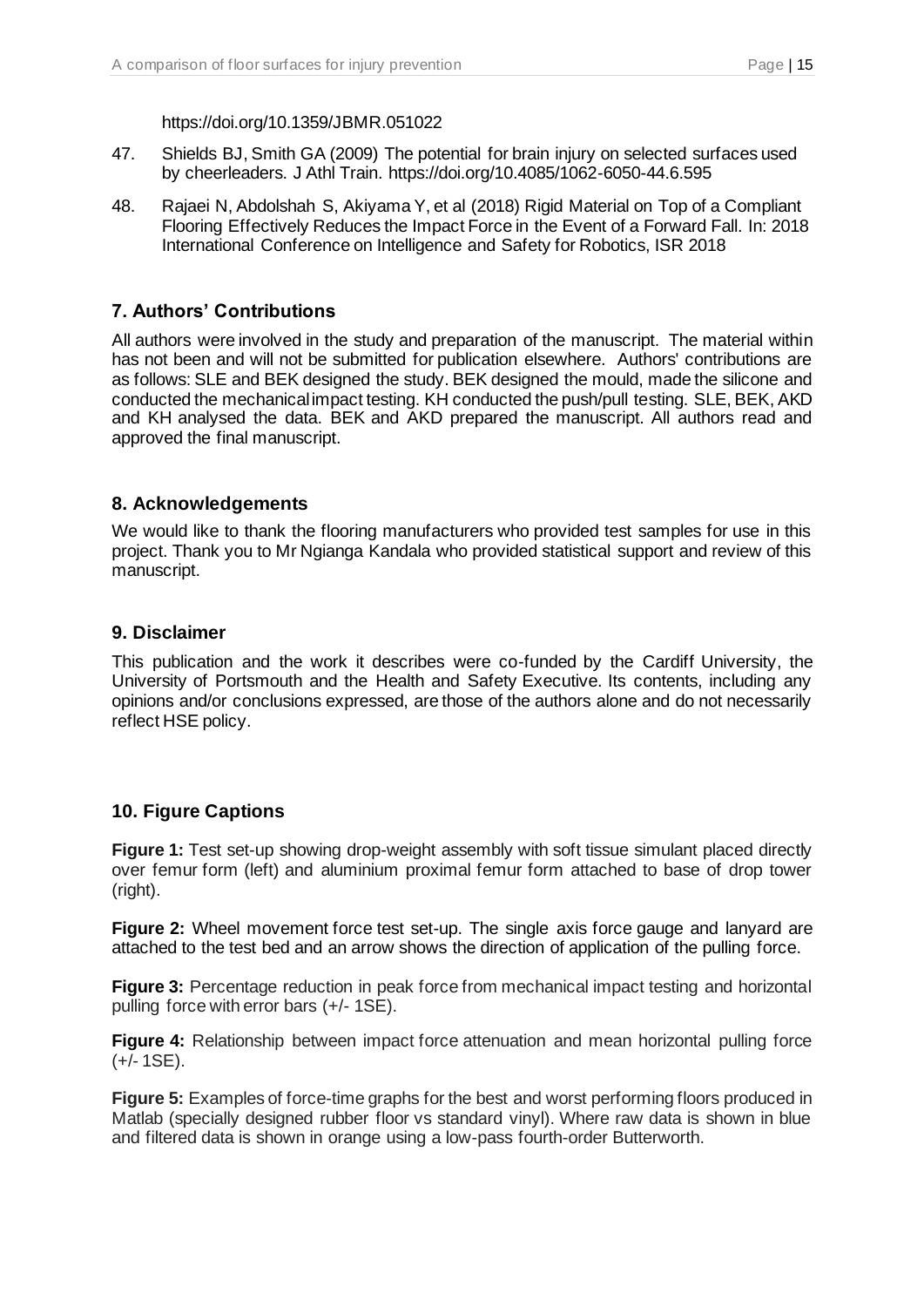# **11. Table Captions**

**Table 1:** Floor sample codes with product description and thickness.

**Table 2:** The mean, range, and difference in means from baseline for both the peak force attenuation and single wheel movement for the fourteen floor samples tested.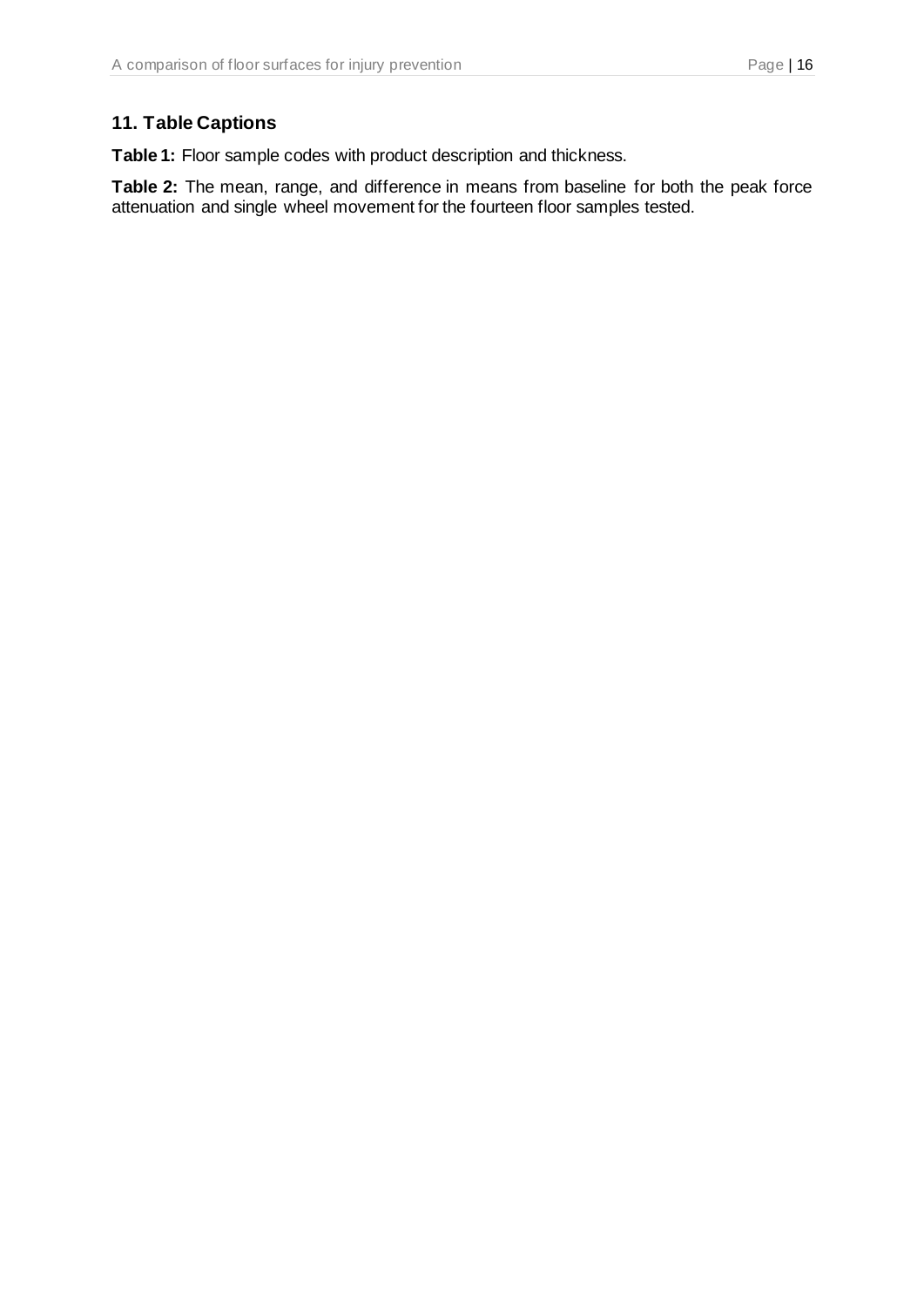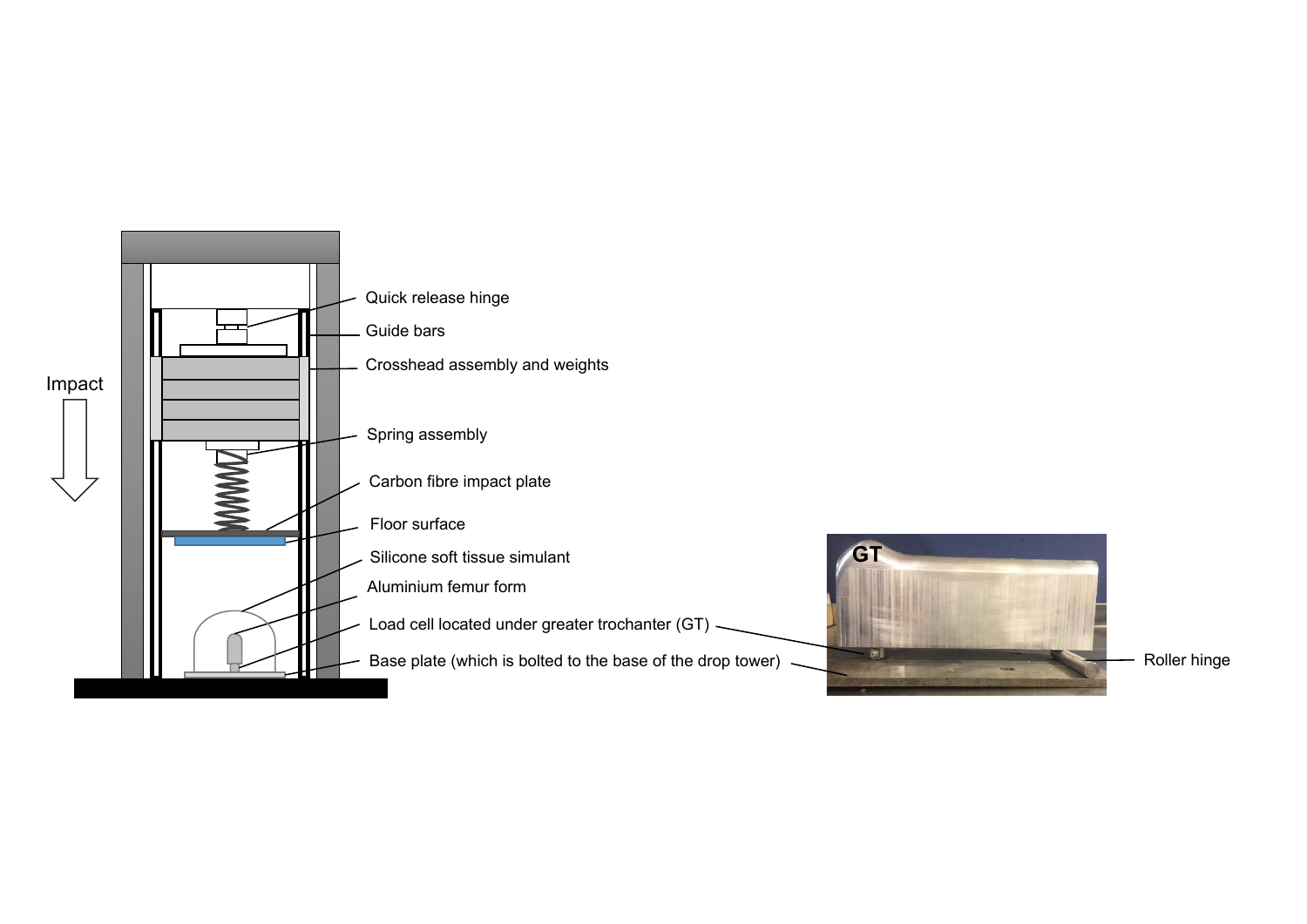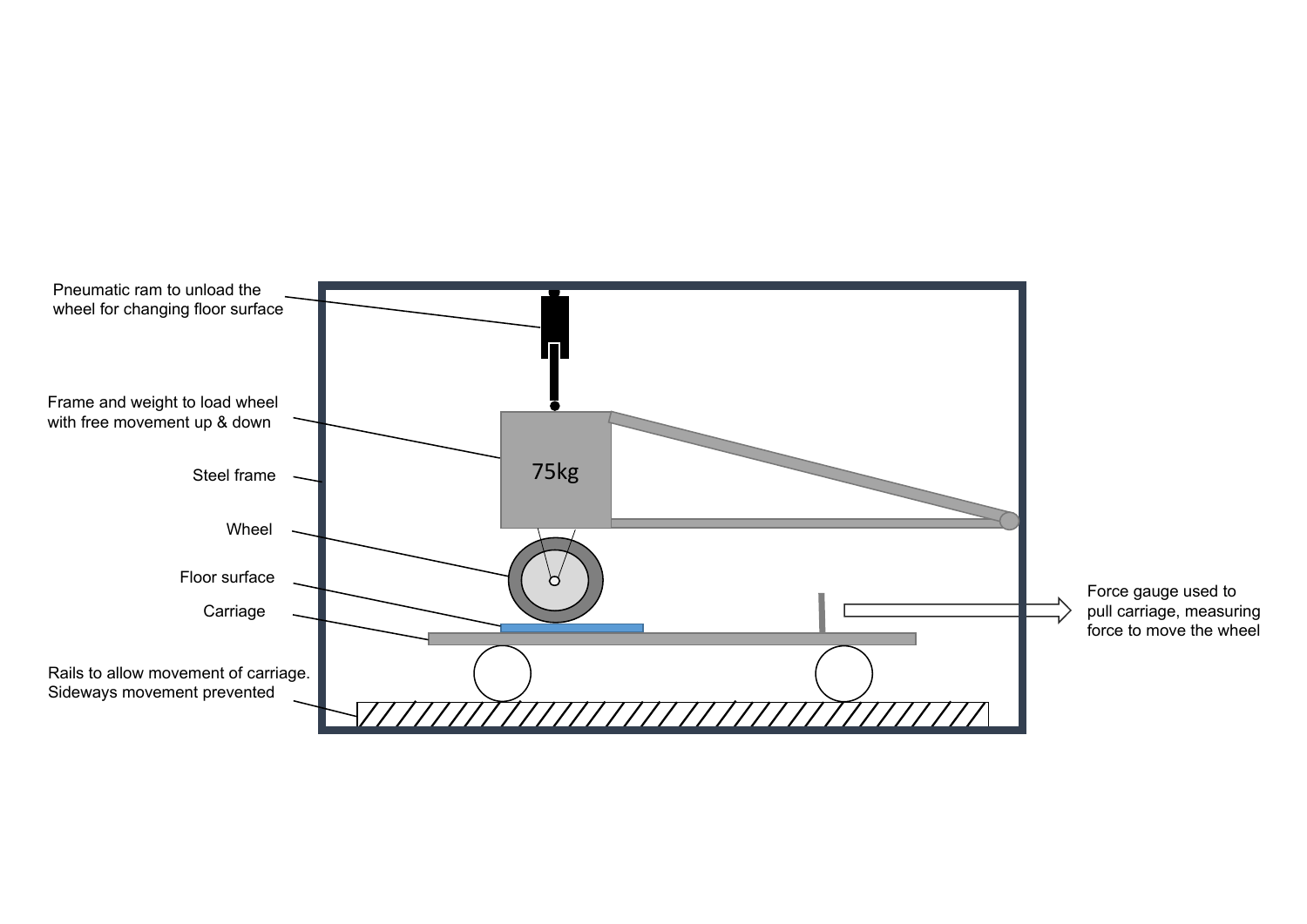

Markers and error bars: mean +/- 1 SE; blue triangles = impact force, green circles = pull force.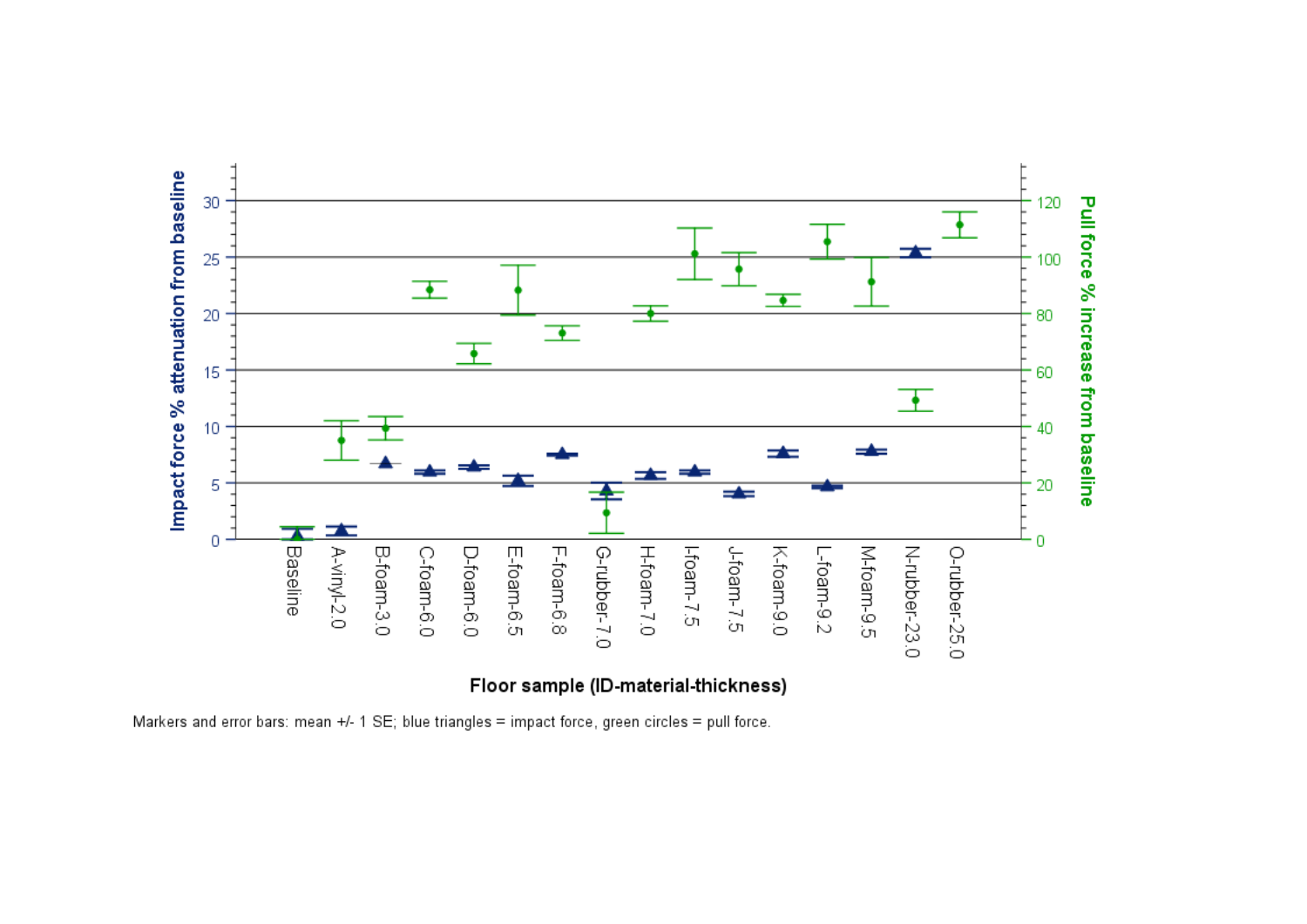

Data points are labelled with the flooring identification code (Baseline, A - N)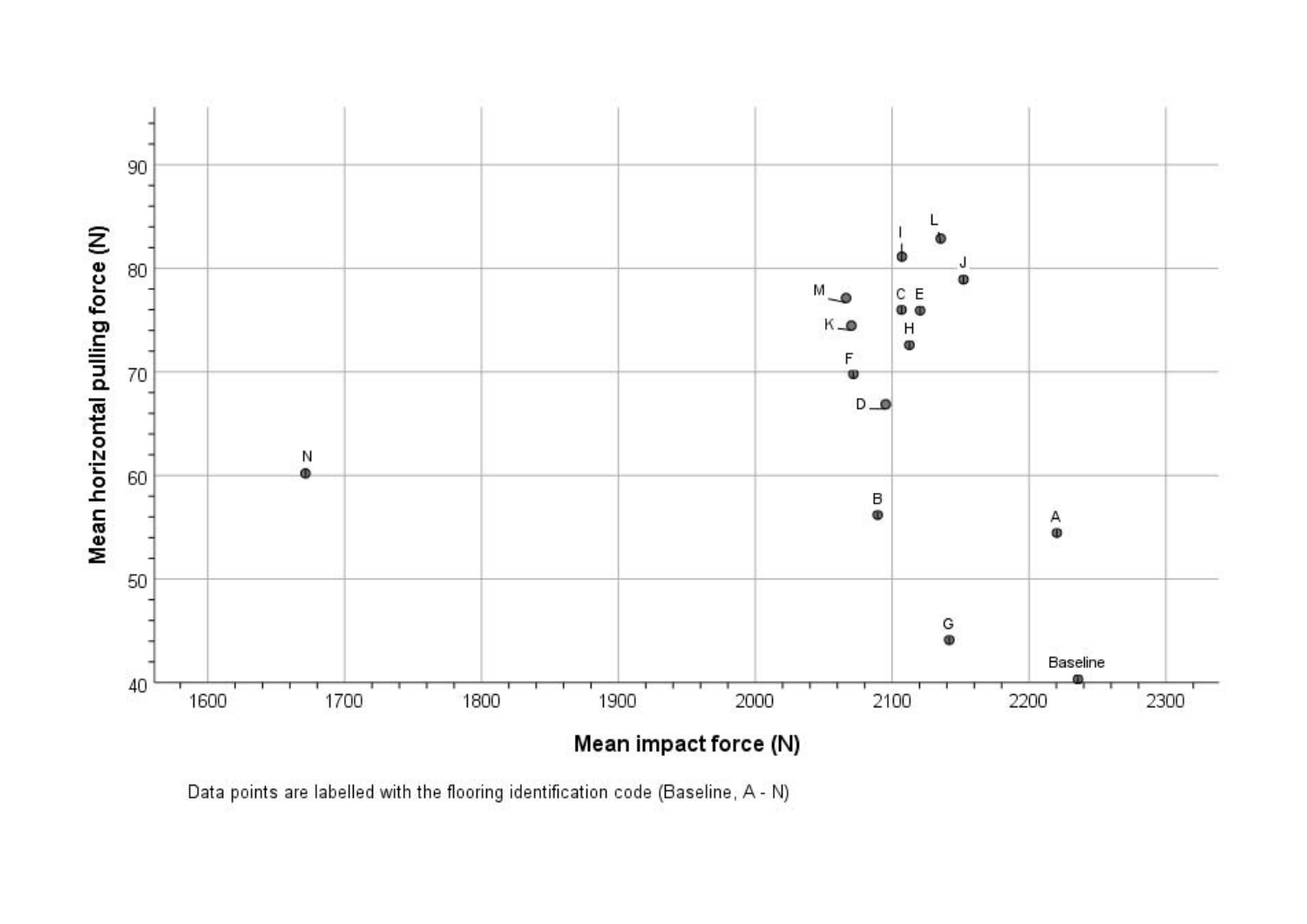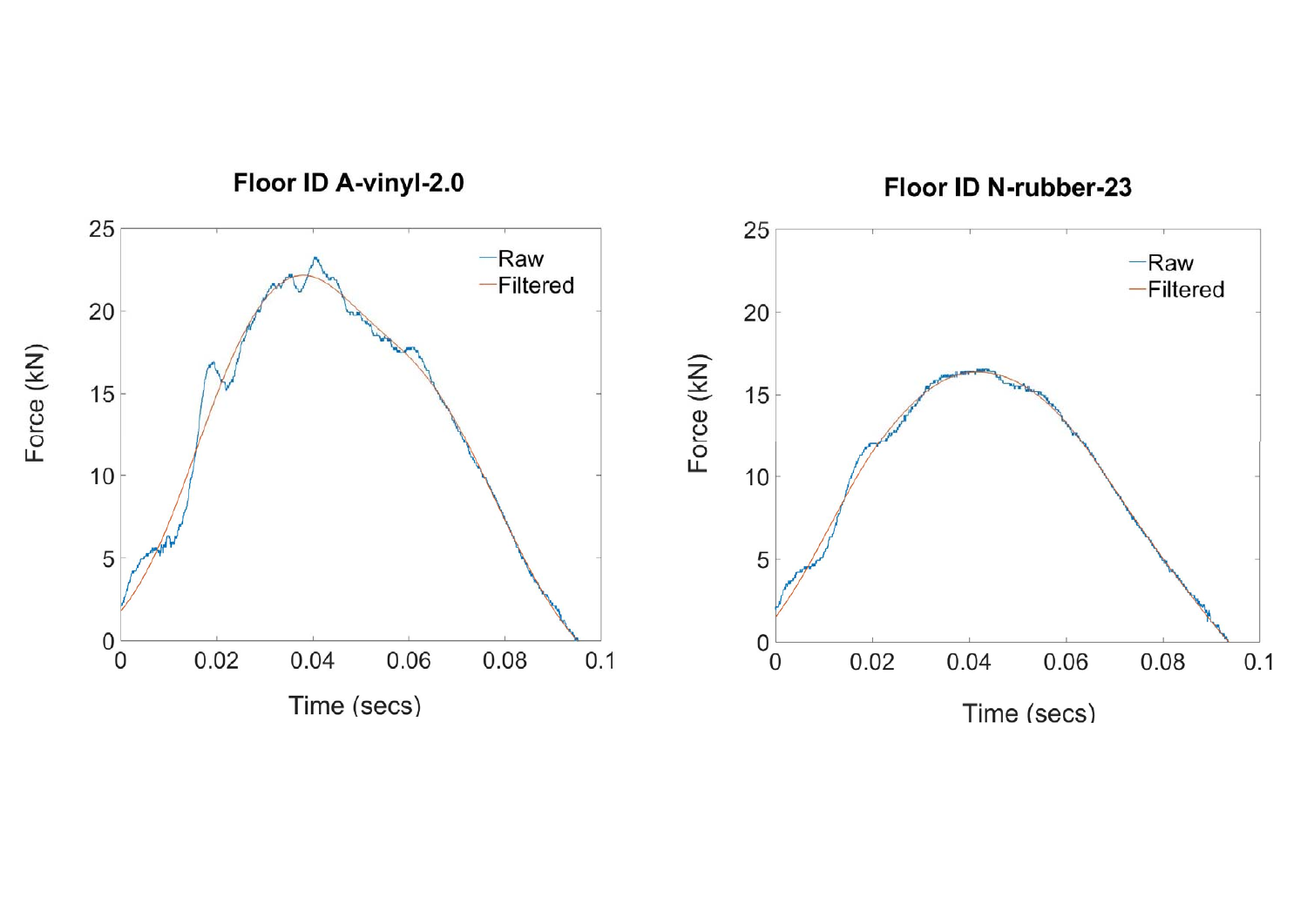

Surface Layer

Rigid Layer

Underlay Layer 1

Underlay Layer 2

|                  |                                                          | Thickness of each layer (mm) |              |                 |                 |           |  |
|------------------|----------------------------------------------------------|------------------------------|--------------|-----------------|-----------------|-----------|--|
| <b>Floor ID</b>  | <b>Product Description</b>                               | <b>Surface</b>               | <b>Rigid</b> | <b>Underlay</b> | <b>Underlay</b> | Overall   |  |
|                  |                                                          | layer                        | layer/glue   | layer 1         | layer 2         | thickness |  |
| A-vinyl-2.0      | Standard vinyl                                           | 2.0                          |              | х               |                 | 2.0       |  |
| $B$ -foam- $3.0$ | Foam-back vinyl                                          | 0.7                          | 0.3          | 2.0             | X               | 3.0       |  |
| $C$ -foam-6.0    | Foam-back vinyl                                          | 0.7                          | 1.3          | 4.0             | x               | 6.0       |  |
| $D$ -foam-6.0    | Foam-back vinyl                                          | 1.5                          | 0.5          | 4.0             | x               | 6.0       |  |
| $E$ -foam-6.5    | Foam-back vinyl                                          | 0.4                          | 0.1          | 3.0             | 3.0             | 6.5       |  |
| F-foam-6.8       | Foam-back vinyl                                          | 2.0                          | 0.3          | 1.5             | 3.0             | 6.8       |  |
| G-rubber-7.0     | Rubber-backed vinyl                                      | 1.0                          | 1.0          | 5.0             |                 | 7.0       |  |
| $H$ -foam-7.0    | Foam-backed vinyl                                        | 1.5                          | 0.5          | 2.5             | 2.5             | 7.0       |  |
| $l$ -foam-7.5    | Foam-backed vinyl                                        | 0.5                          | 1.0          | 3.0             | 3.0             | 7.5       |  |
| $J$ -foam-7.5    | Foam-backed vinyl                                        | 0.5                          | 1.0          | 3.5             | $2.5\,$         | 7.5       |  |
| K-foam-9.0       | Foam-backed vinyl                                        | 1.5                          | 0.5          | 3.0             | 4.0             | 9.0       |  |
| $L$ -foam- $9.2$ | Foam-backed vinyl                                        | 1.0                          | 1.5          | 6.7             |                 | 9.2       |  |
| M-foam-9.5       | Foam-backed vinyl                                        | 2.0                          | 0.5          | 4.0             | 3.0             | 9.5       |  |
| N-rubber-23.0    | Novelty health floor rubber underlay with no overlay     | X.                           | X            | 23.0            | x               | 23.0      |  |
| O-rubber-25.0    | Novelty health floor rubber underlay with standard vinyl | 2.0                          | X            | 23.0            |                 | 25.0      |  |